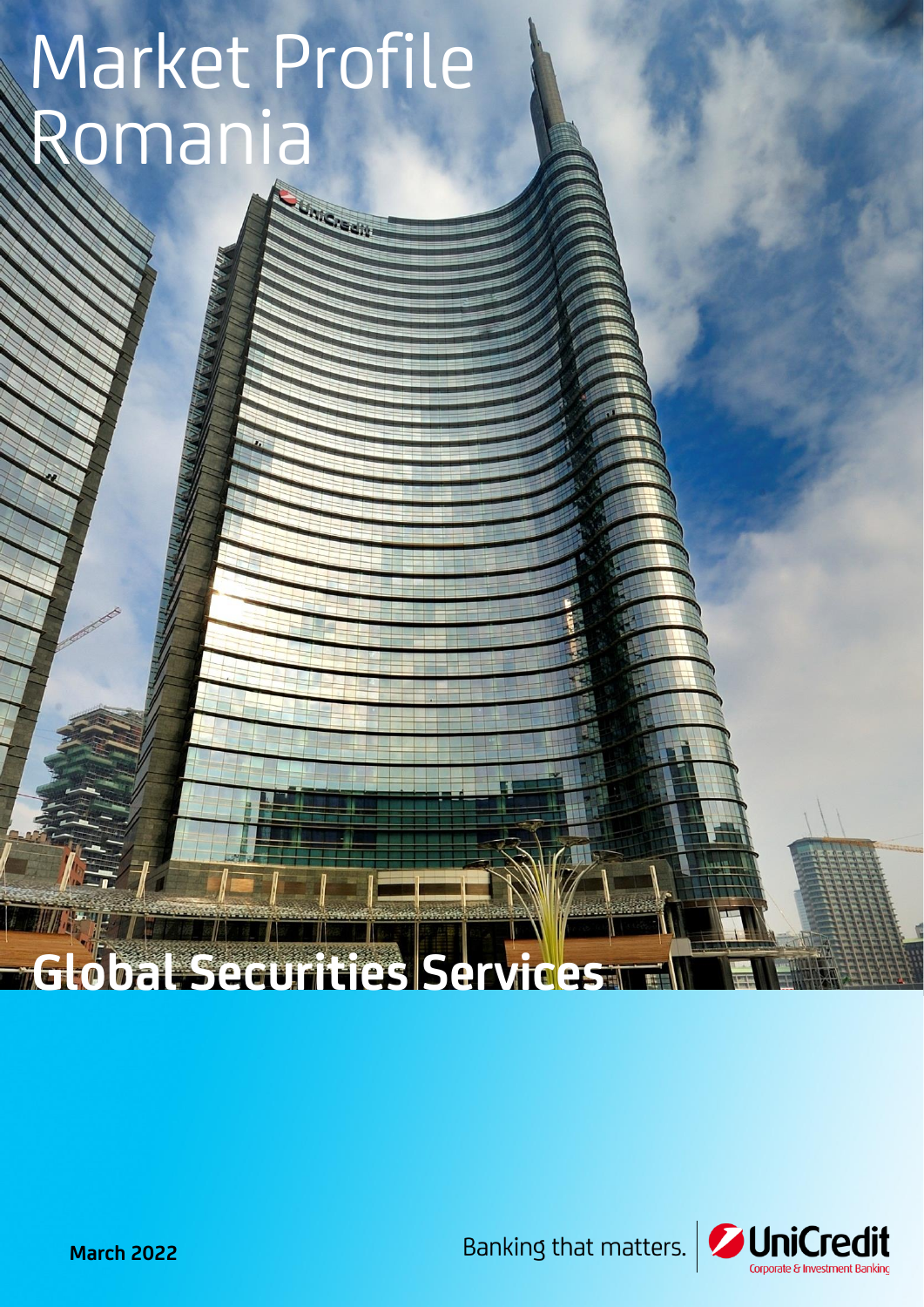## **Contents**

| 1. OVERVIEW                        | 3  |
|------------------------------------|----|
| 2. REGULATION AND SUPERVISION      | 4  |
| 3. TRADING                         | 6  |
| <b>4. CLEARING</b>                 | 8  |
| <b>5. SETTLEMENT</b>               | 9  |
| <b>6. PAYMENT SYSTEM</b>           | 12 |
| <b>7. SECURITIES LENDING</b>       | 13 |
| <b>8. CORPORATE ACTIONS</b>        | 14 |
| <b>9. PROXY VOTING</b>             | 15 |
| <b>10. INCOME COLLECTION</b>       | 17 |
| <b>11. TAXATION</b>                | 18 |
| <b>12. DISCLOSURE REQUIREMENTS</b> | 22 |
| <b>13. ACCOUNT MANAGEMENT</b>      | 23 |
| <b>14. DISCLAIMER</b>              | 24 |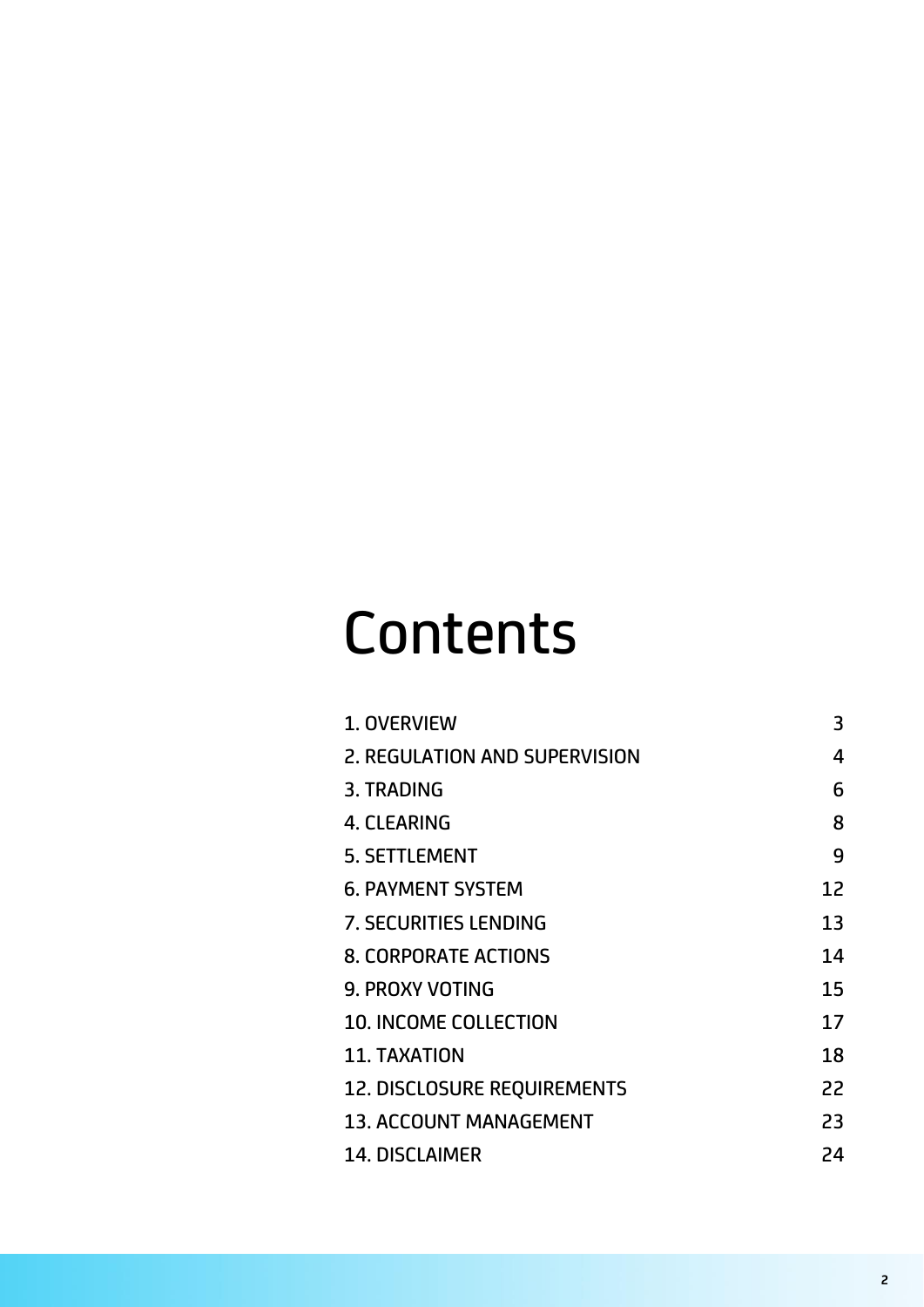### <span id="page-2-0"></span>1. Overview

#### **1.1. GEOPOLITICAL DATA**

| Time Zone:                   | $GMT + 2$      |  |  |
|------------------------------|----------------|--|--|
| <b>Daylight Saving Time:</b> | <b>YES</b>     |  |  |
| Currency:                    | Leu (RON)      |  |  |
| <b>Banking Holidays:</b>     | <b>link</b>    |  |  |
| <b>EU Membership:</b>        | <b>YES</b>     |  |  |
| <b>Schengen Zone:</b>        | N <sub>O</sub> |  |  |

#### **1.2. G30 COMPLIANCE**

| Trade comparison by T+1 for direct market participants | <b>YES</b> |
|--------------------------------------------------------|------------|
| Trade comparison for indirect participants             | <b>YES</b> |
| Central securities depository                          | <b>YES</b> |
| Trade netting system                                   | <b>YES</b> |
| Delivery vs. payment                                   | YES.       |
| Same day funds                                         | <b>YES</b> |
| Rolling settlement T+2                                 | <b>YES</b> |
| Securities lending and borrowing                       | <b>YES</b> |
| <b>ISIN</b>                                            | <b>YES</b> |

#### **1.3. COUNTRY RATINGS**

| <b>Rating Agency</b> | Issuer Default Rating Foreign Currency, LT | <b>Outlook</b> |
|----------------------|--------------------------------------------|----------------|
| Fitch                | BBB-                                       | Negative       |
| Moody's              | Baa3                                       | Stable         |
| Standard & Poor's    | BBB-                                       | Stable         |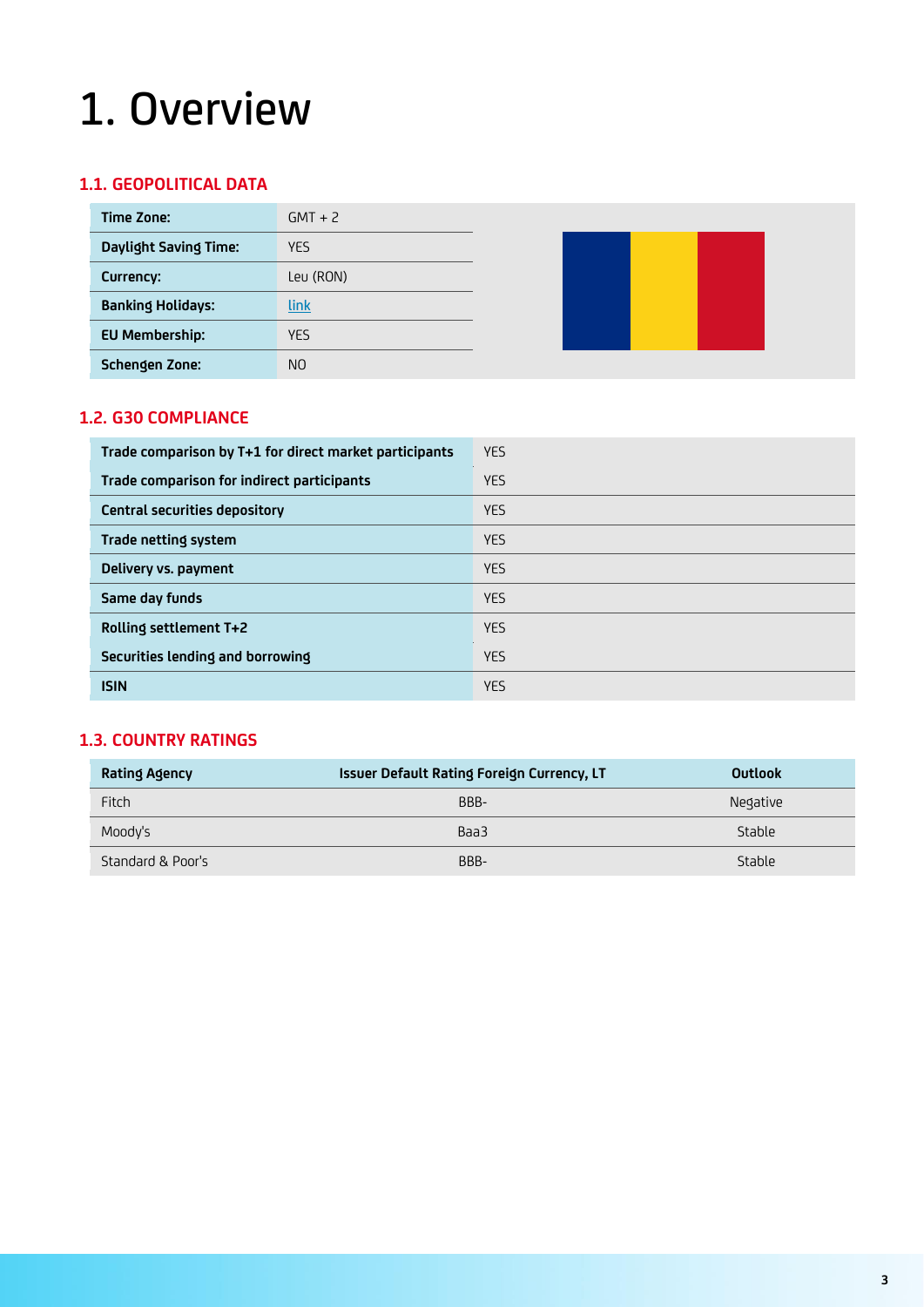### <span id="page-3-0"></span>2. Regulation and supervision

#### **2.1. REGULATORY/SUPERVISORY BODIES**

Supervision of financial markets is carried out by the following institutions:

• Central Bank:

The National Bank of Romania (NBR) acts as the central bank. This is an independent public institution. The NBR's primary objective is to ensure and maintain price stability and to support the general economic policy of the State. NBR acts as the agent of the State, so as to place with third parties, government securities, acts as registrar, depository and transfer agent for government securities.

• Financial Supervisory Authority:

The Financial Supervisory Authority (FSA) regulates and supervises the capital market, the commodity and financial derivative instruments markets, the private pensions sector and insurance, but also the specific institutions and operations. FSA is subordinated to the Romanian Parliament and submits reports to the Parliament's Commission for Budget, Finance and Banks.

#### **2.2. KEY MARKET REGULATIONS**

Below you will find a list of the key market regulations. For a complete list with up to date information on the acts please refer to the GSS Website (http://qss.unicreditgroup.eu) or contact your local GSS Relationship Manager.

| Regulation                                                              | <b>Main focus</b>                                                                                                                                                                                                                                                                                                     |
|-------------------------------------------------------------------------|-----------------------------------------------------------------------------------------------------------------------------------------------------------------------------------------------------------------------------------------------------------------------------------------------------------------------|
| The Capital Market Law                                                  | The law provides the legal framework for the establishment and functioning of the financial<br>markets, institutions and their specific operations.                                                                                                                                                                   |
| The Law on Issuers of<br>Financial Instruments<br>and Market Operations | The law lays down the legal framework applicable to the market operations concerning<br>financial instruments admitted or soon to be admitted for trading on a regulated market or<br>traded on a multilateral trading system or on an organized trading system supervised by the<br>Financial Supervisory Authority. |
| The Law regarding the<br>Financial Instruments                          | The law transposes into the local legislation the UE Directive 2014/65/UE.                                                                                                                                                                                                                                            |
| The Companies Law                                                       | The law provides the legal framework for carrying out the trading operations by natural and<br>legal persons that may associate and set up trading companies.                                                                                                                                                         |
| The Banking Law                                                         | This law applies to banks and electronic money institutions, Romanian legal entities, and<br>branches of foreign credit institutions in Romania.                                                                                                                                                                      |
| Bucharest Stock Exchange<br>Code                                        | Comprises the set of norms, approved by the ASF, in order to ensure an efficient market, with<br>correct rules.                                                                                                                                                                                                       |
| Central Depository Code                                                 | A set of norms, approved by the FSA and NBR, providing the conditions for clearing,<br>settlement and registration of financial instruments.                                                                                                                                                                          |

#### **2.3. SELF-REGULATORY ORGANISATIONS**

The Romanian Banking Association is a non-profit organisation having as main targets to represent and defend its members' interests, to promote the principles of banking policy in domains of general interest for its members, to promote co-operation among banks and with national and international institutions and banking associations from other countries to train experts in the banking system and to communicate with the mass media. The Custodians Commission is set up under the Central Depository and has an advisory role by informing the Board of the Central Depository about custodians' specific issues.

The Association "ACI Romania - Financial Markets Association" is a professional, non-profit organisation, based on relationships of fellowship between dealers, with the objective of promoting the profession, without discrimination and on a professional level of competence and ethical standards of loyalty considered essential in the development of relations between members.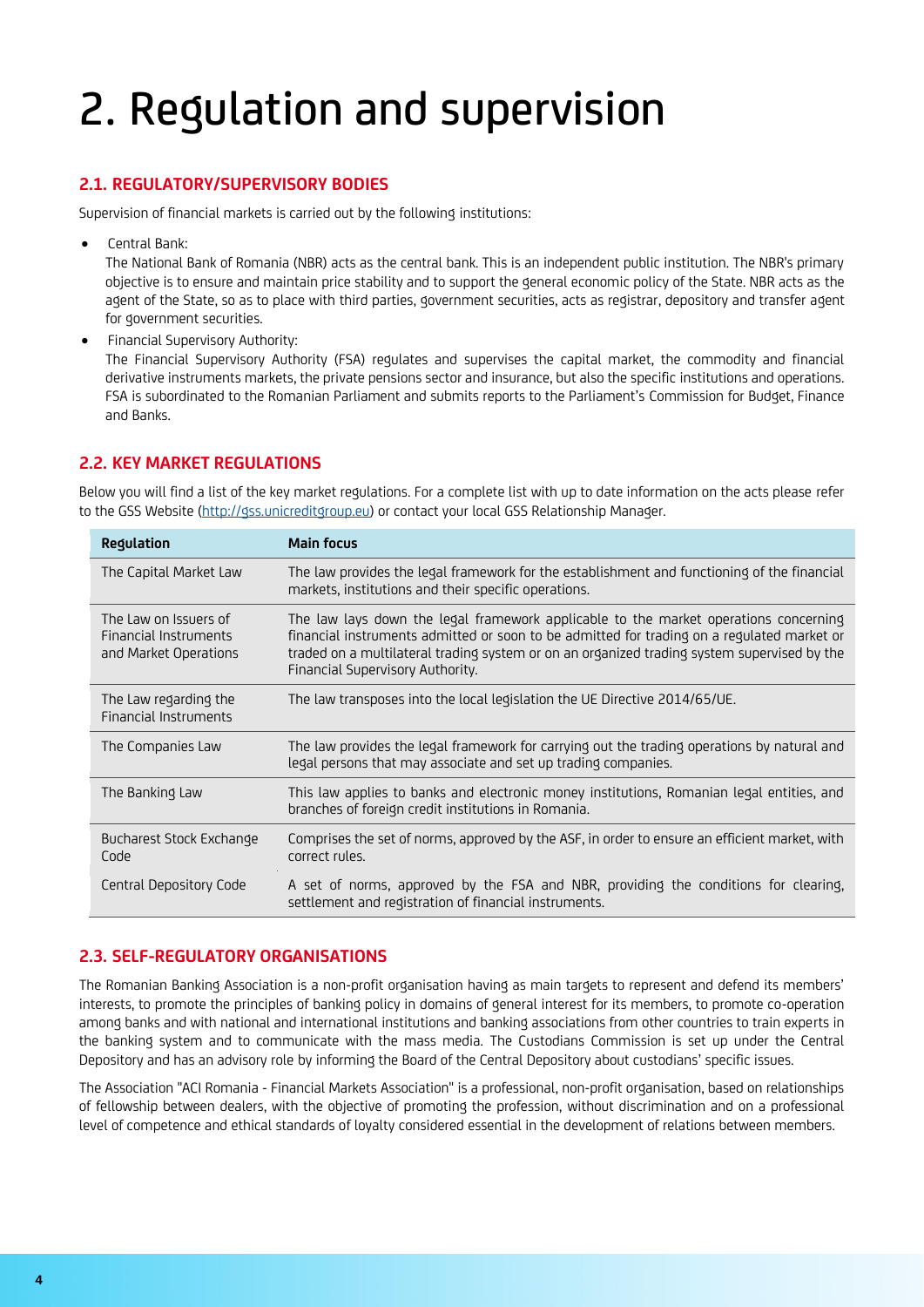CFA Romania is a not-for-profit educational organisation with the mission to educate and inform investment decision-makers, promote ethical standards in the industry, and assist financial professionals in career development. CFA Romania promotes awareness and understanding of securities analysis, investing, and the operation of the securities markets.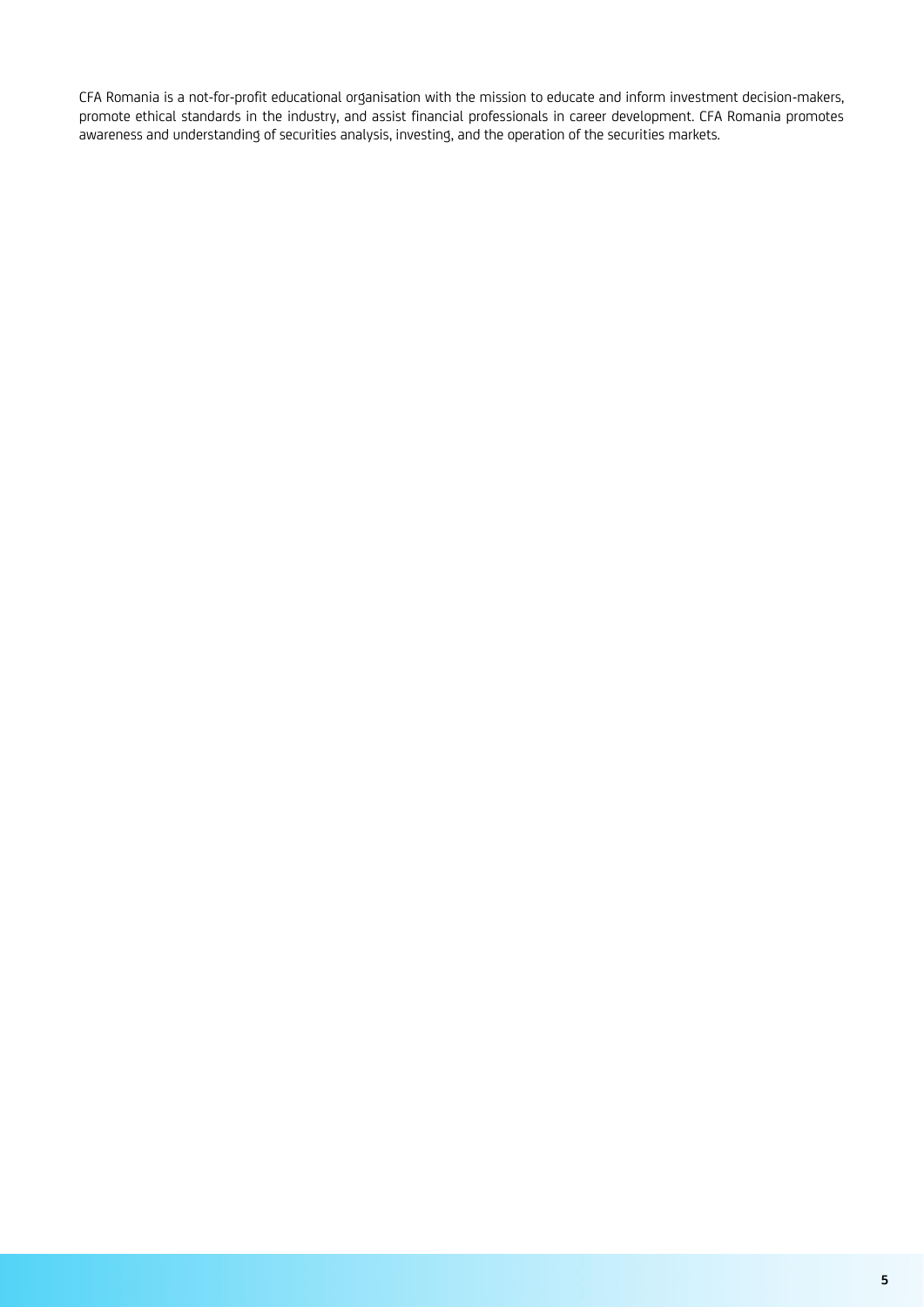### <span id="page-5-0"></span>3. Trading

#### **3.1. COMMONLY TRADED INSTRUMENTS**

| <b>Equities</b> |                         |   | <b>Money Market instruments</b> |
|-----------------|-------------------------|---|---------------------------------|
| ☑               | Ordinary shares         | ☑ | Certificate of deposits         |
| ☑               | Preferred shares        | ☑ | Commercial papers               |
| ☑               | Employee shares         | ☑ | <b>REPO transactions</b>        |
| ☑               | Interest bearing shares |   |                                 |
|                 | <b>Government debt</b>  |   | Corporate debt                  |
| ☑               | Government bonds        | ☑ | Corporate bonds                 |
| ☑               | Treasury bonds          | ☑ | Mortgage bonds                  |
| ☑               | Treasury bills          | ☑ | Convertible bonds               |
| ☑               | Treasury notes          | ☑ | Exchangeable bonds              |
| ☑               | Municipal bonds         |   |                                 |
|                 | <b>Derivatives</b>      |   | <b>Other instruments</b>        |
| ☑               | Options                 | ☑ | Exchange traded funds           |
| ☑               | <b>Futures</b>          | ☑ | Investment funds                |
| ☑               | Warrants                | ☑ | Eurobonds funds                 |
|                 |                         | ☑ | Depositary receipts             |
|                 |                         | ☑ | Commodities                     |

#### **3.2. BUCHAREST STOCK EXCHANGE – BSE**

| Legal name          | Bursa de Valori Bucuresti                                                                                                                                                                                                                                                                                                                                                                                                                                                                                                                                                                      |
|---------------------|------------------------------------------------------------------------------------------------------------------------------------------------------------------------------------------------------------------------------------------------------------------------------------------------------------------------------------------------------------------------------------------------------------------------------------------------------------------------------------------------------------------------------------------------------------------------------------------------|
| Website             | http://www.bvb.ro                                                                                                                                                                                                                                                                                                                                                                                                                                                                                                                                                                              |
| Ownership structure | 100% Miscellaneous                                                                                                                                                                                                                                                                                                                                                                                                                                                                                                                                                                             |
| Trading members     | Authorised brokers, such as financial services investment companies, investment banks, credit<br>institutions, investment firms from other EU member states                                                                                                                                                                                                                                                                                                                                                                                                                                    |
| Traded instruments  | Equities such as shares, rights, debt instruments such as corporate bonds, municipal bonds,<br>government bonds, fund units, certificates, warrants                                                                                                                                                                                                                                                                                                                                                                                                                                            |
| Traded method       | Pre-Opening, Opening, Opened (Continuous trading), Pre-Closure, Closing auction, Trading at Last,<br>Closed Status. During Opening, the following operations may be carried out:<br>Calculating the price and volume based on the fixing algorithm;<br>$\bullet$<br>Executing each symbol transaction at the symbol's opening price time in the respective market.<br>$\bullet$<br>Opened Status: trade occurs on the continuous market and orders, informative quotes, firm quotes<br>and deals may be entered, adjusted, withdrawn, suspended or resumed, and transactions are<br>concluded. |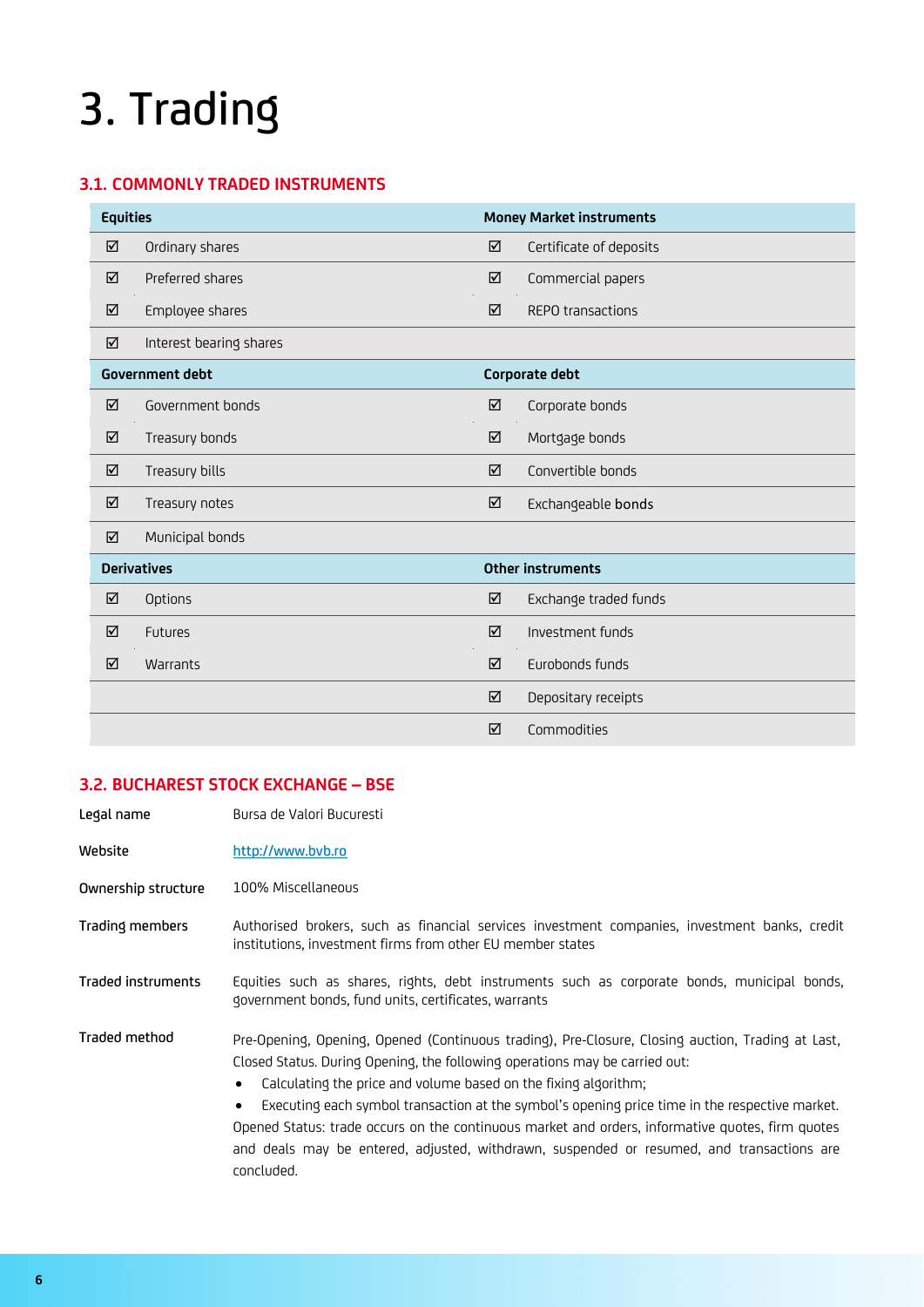| Settlement agent | algorithm in the Closing Status<br>Central Depository (CSD) |             | Under the Trading at Last status the orders may be executed only at the price determined by fixing |
|------------------|-------------------------------------------------------------|-------------|----------------------------------------------------------------------------------------------------|
| Clearing agent   | Central Depository (CSD)                                    |             |                                                                                                    |
| Trading hours    | Main market                                                 |             | from 09:45 to 18:00                                                                                |
| Settlement cycle | $T+2$                                                       | Main market |                                                                                                    |
|                  | $T+2$                                                       |             | Government bond market                                                                             |

#### **3.3 OTC TRADING**

OTC trading is allowed for all financial instruments.

For shares, OTC turnaround trading is possible as well. According to the Central Depository Code, OTC turnaround trades are the trades concluded outside the trading systems that cumulatively meet the following conditions:

- For trades concluded outside the trading systems, there is one or more matching trades concluded on the BSE;
- Participant in the clearing settlement and registry system, including the custodian that settles the transaction / sale transactions concluded at Bucharest Stock Exchange, must settle the transaction / purchase transactions concluded outside the corresponding trading systems;
- Participant in the clearing settlement and registry system, including custodian that settles the transaction / purchase transactions concluded at Bucharest Stock Exchange, must settle the transaction / sale transactions concluded outside the corresponding trading systems;
- The settlement date of the trades concluded outside the trading system is the same as for the corresponding transactions related to the trades concluded on BSE;
- The volume of financial instruments for the transactions concluded outside the trading system is at least equal to the volume of the corresponding financial instruments related to the transactions concluded at Bucharest Stock Exchange;
- More technical steps for OTC transactions settlement linked with a BSE trade (as part of an OTC turnaround) are allowed for the same beneficial owner.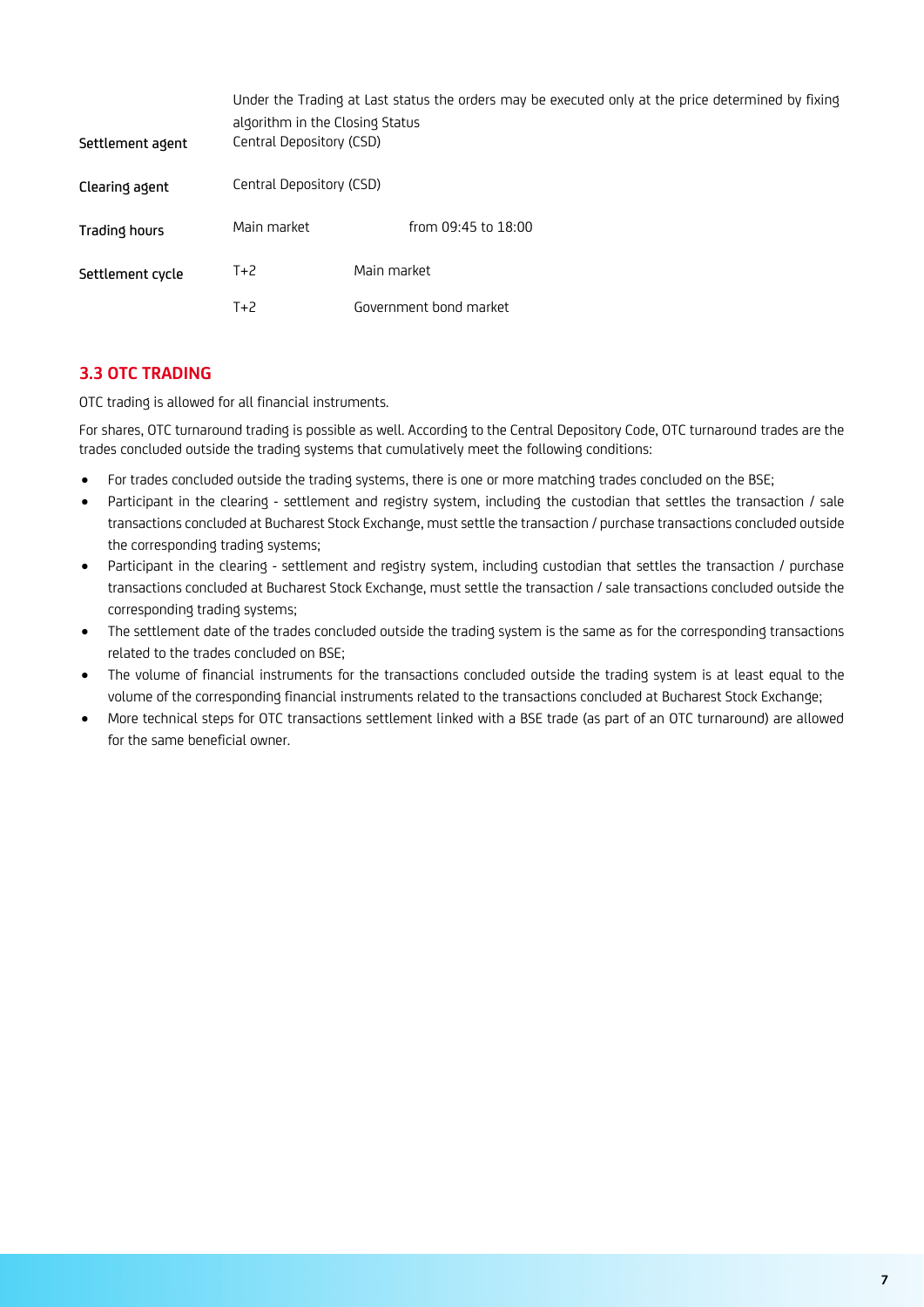### <span id="page-7-0"></span>4. Clearing

#### **4.1. CENTRAL DEPOSITORY – DEPOZITARUL CENTRAL - DC**

Clearing and settlement is performed by the Central Depository.

| Legal name          | Depozitarul Central                                                                                                                                                                                                                                                                                                                                                                                                                                                                                                                                                                                                                                                                                                                                                                       |  |  |  |  |
|---------------------|-------------------------------------------------------------------------------------------------------------------------------------------------------------------------------------------------------------------------------------------------------------------------------------------------------------------------------------------------------------------------------------------------------------------------------------------------------------------------------------------------------------------------------------------------------------------------------------------------------------------------------------------------------------------------------------------------------------------------------------------------------------------------------------------|--|--|--|--|
| Website             | http://www.depozitarulcentral.ro                                                                                                                                                                                                                                                                                                                                                                                                                                                                                                                                                                                                                                                                                                                                                          |  |  |  |  |
| Ownership structure | 69.00%<br>Bucharest Stock Exchange                                                                                                                                                                                                                                                                                                                                                                                                                                                                                                                                                                                                                                                                                                                                                        |  |  |  |  |
|                     | Other legal persons<br>31.00%                                                                                                                                                                                                                                                                                                                                                                                                                                                                                                                                                                                                                                                                                                                                                             |  |  |  |  |
| Clearing members    | Following types of membership are available:<br>Participants to the settlement system (brokers)<br>$\bullet$<br>Custodian banks<br>٠<br>Settlement banks                                                                                                                                                                                                                                                                                                                                                                                                                                                                                                                                                                                                                                  |  |  |  |  |
| Scope of services   | Central Depository offers services to the participants as follows:<br>Opening and maintaining securities accounts;<br>$\bullet$<br>Clearing and settlement of transactions with financial instruments registered in the DC system;<br>٠<br>Cross-border settlement through links established with other CSDs;<br>$\bullet$<br>Financial instrument borrowing and collateral operations. Currently, all financial instruments are<br>$\bullet$<br>allowed for this kind of operations;<br>Registration in the account administrated by the Participants of the amounts of money and/or<br>$\bullet$<br>financial instruments, as a result of corporate event processing;<br>Assigning and maintaining Lei Codes;<br>$\bullet$<br>Providing reports, information, data and statistics.<br>٠ |  |  |  |  |
| Risk model          | In order to ensure the fulfilment of all transactions, DC applies risk management methods which<br>include:<br>DC has implemented a Risk Management Policy<br>$\bullet$<br>Guarantee Fund scheme for all participants<br>$\bullet$<br>Daily duarantee for cottlement banks based on the settlement report on a daily basis and for each                                                                                                                                                                                                                                                                                                                                                                                                                                                   |  |  |  |  |

• Daily guarantee for settlement banks based on the settlement report on a daily basis and for each net settlement session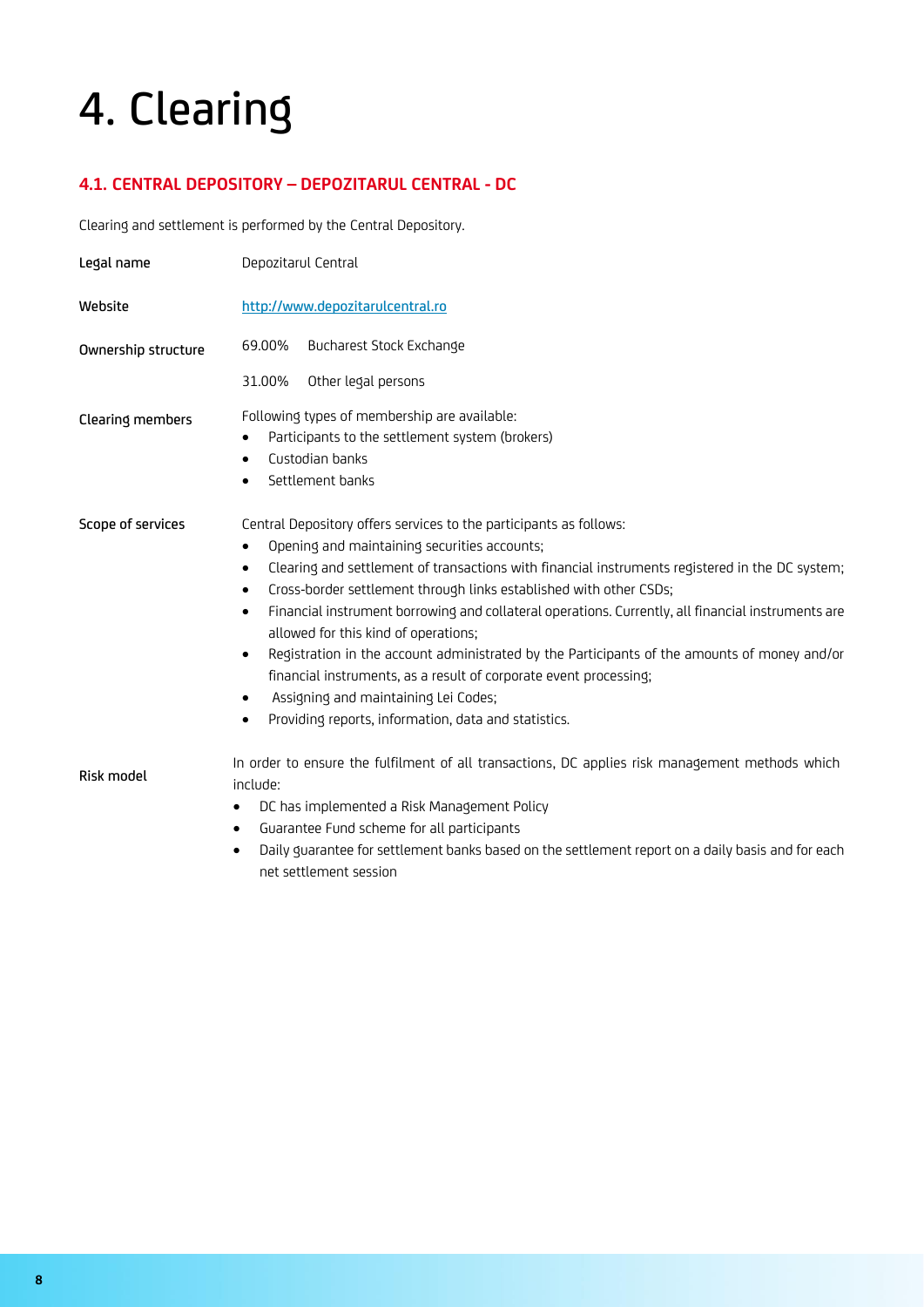### <span id="page-8-0"></span>5. Settlement

#### **5.1. CENTRAL DEPOSITORY – DEPOZITARUL CENTRAL - DC**

| Legal name                    | Depozitarul Central                                                                                                                                                                                                                                                                                                                                                                                                                                                                                                                                                                                                                                                                                                                                                                                                                                                                                                                  |  |  |  |
|-------------------------------|--------------------------------------------------------------------------------------------------------------------------------------------------------------------------------------------------------------------------------------------------------------------------------------------------------------------------------------------------------------------------------------------------------------------------------------------------------------------------------------------------------------------------------------------------------------------------------------------------------------------------------------------------------------------------------------------------------------------------------------------------------------------------------------------------------------------------------------------------------------------------------------------------------------------------------------|--|--|--|
| 17f-7 eligibility             | Yes                                                                                                                                                                                                                                                                                                                                                                                                                                                                                                                                                                                                                                                                                                                                                                                                                                                                                                                                  |  |  |  |
| Website                       | http://www.depozitarulcentral.ro                                                                                                                                                                                                                                                                                                                                                                                                                                                                                                                                                                                                                                                                                                                                                                                                                                                                                                     |  |  |  |
| Ownership structure           | 69.00%<br>Bucharest Stock Exchange                                                                                                                                                                                                                                                                                                                                                                                                                                                                                                                                                                                                                                                                                                                                                                                                                                                                                                   |  |  |  |
|                               | Other legal persons<br>31.00%                                                                                                                                                                                                                                                                                                                                                                                                                                                                                                                                                                                                                                                                                                                                                                                                                                                                                                        |  |  |  |
| Scope of services             | The Central Depository ensures the clearing, settlement and registration for the shares listed and<br>traded at the Bucharest Stock Exchange.                                                                                                                                                                                                                                                                                                                                                                                                                                                                                                                                                                                                                                                                                                                                                                                        |  |  |  |
| Accounts held                 | The direct participants in the DC system (i.e. brokers and custodians) may open individual or global<br>accounts at the DC level. Individual sub-accounts opened in the name of beneficial owners are opened<br>at the participant level. The global accounts have disclosure requirements on the DC request.                                                                                                                                                                                                                                                                                                                                                                                                                                                                                                                                                                                                                        |  |  |  |
| Eligible instruments          | All instruments traded at the Bucharest Stock Exchange such as: equities, fixed income instruments<br>(municipal bonds, corporate bonds), government bonds, foreign shares and rights.                                                                                                                                                                                                                                                                                                                                                                                                                                                                                                                                                                                                                                                                                                                                               |  |  |  |
| Level of<br>dematerialisation | According to the Capital Market Law, all instruments listed and traded are dematerialised.                                                                                                                                                                                                                                                                                                                                                                                                                                                                                                                                                                                                                                                                                                                                                                                                                                           |  |  |  |
| Stock Exchange<br>Settlement  | The clearing and settlement process for the instruments traded on the Bucharest Stock Exchange is<br>provided by the Central Depository. The trading system is separated from the clearing and settlement<br>system. The brokers conclude the transactions on the BVB trading system and, afterwards, allocate the<br>custodian clients' transactions to the special account. The allocation is done through settlement<br>instructions in the post trading system which is matching with the custodian bank instruction in the<br>RoClear system. According to the Central Depository cut-offs, the settlement instructions shall be<br>instructed until SD-1. For the trades instructed in RoClear system on SD, a penalty up to 100 RON per<br>instruction is charged by the Central Depository.                                                                                                                                  |  |  |  |
| <b>OTC Settlement</b>         | OTC transactions are settled on a gross basis.<br>The gross settlement of transactions concluded outside trading systems and registered in the Central<br>Depository's system are executed on the date agreed by the participants of the clearing, settlement<br>and registry system, but no later than T+2.                                                                                                                                                                                                                                                                                                                                                                                                                                                                                                                                                                                                                         |  |  |  |
| Settlement                    | The risk management is organised on two levels:                                                                                                                                                                                                                                                                                                                                                                                                                                                                                                                                                                                                                                                                                                                                                                                                                                                                                      |  |  |  |
| Protection                    | Settlement bank level - The risk management is performed by the Central Bank. In order to ensure<br>the existence of the funds for net settlement, the clearing participants (settlement banks) have<br>to pledge collaterals (cash and financial instruments) in an amount at least equal with the net<br>debit position for the settlement date and updated on a daily basis.<br>Central Depository level - The DC has the following risk management measures: trading limits,<br>٠<br>Guarantee Fund, margins, special sell out trades, imposed sell-out procedures, buy-in and<br>imposed buy-ins.<br>The Central Depository establishes a trading limit for each participant (except the custodians), in order<br>to mitigate the risk of non-payment of the obligations resulting from the settlement of transactions.<br>Each participant (broker and custodian) has to make contributions to the Guarantee Fund and margins, |  |  |  |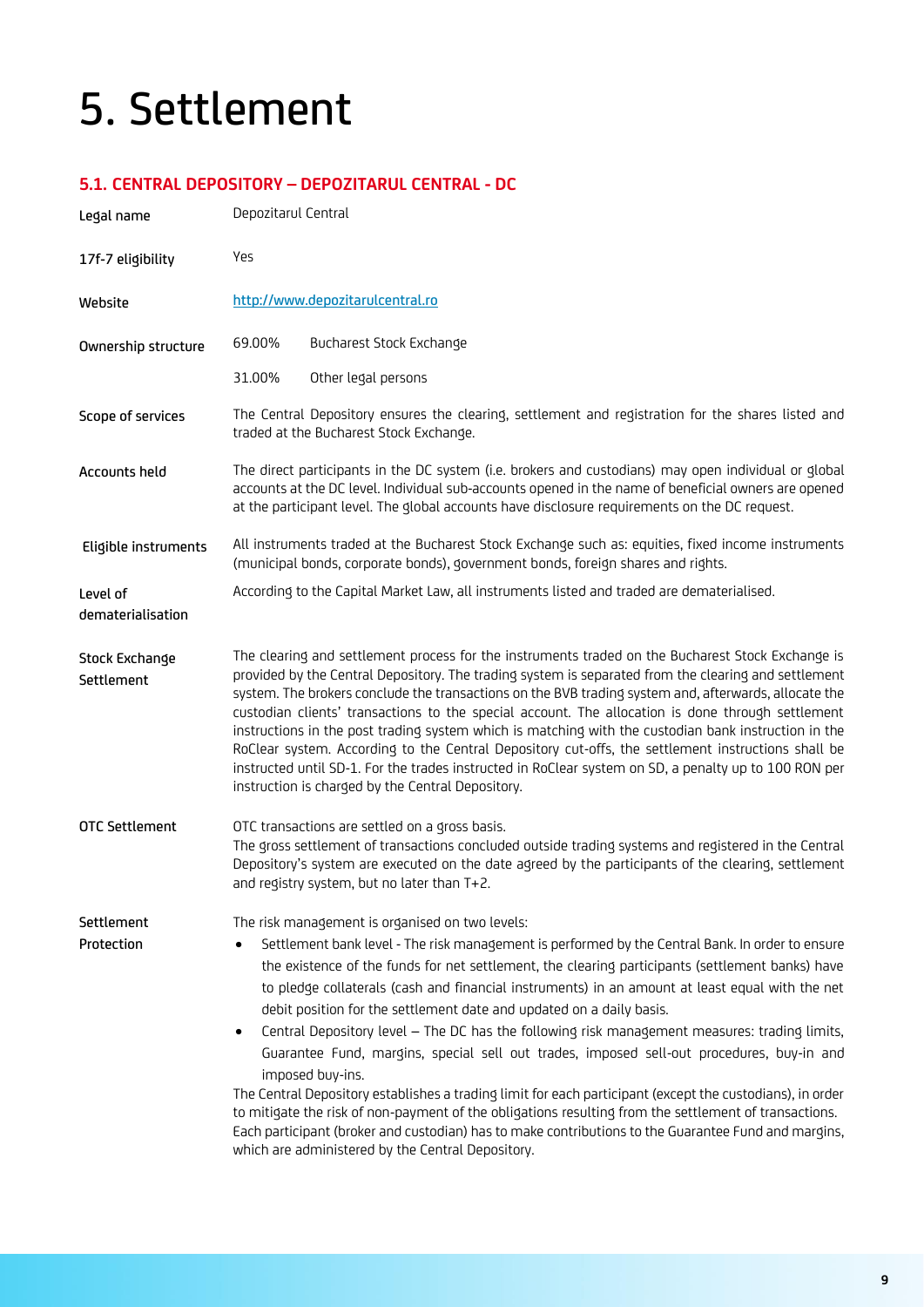|                            | Sell-out trades may be initiated by the DC in case the participant does not have enough money on<br>settlement date. The DC can initiate the imposed sell-out procedure in order to sell the securities of<br>the participant.<br>A buy-in procedure is applied by the DC in case of a lack of shares on the SD.                                                                                                                                                                                                                                                                                                                                                                                                                                                                                                                     |
|----------------------------|--------------------------------------------------------------------------------------------------------------------------------------------------------------------------------------------------------------------------------------------------------------------------------------------------------------------------------------------------------------------------------------------------------------------------------------------------------------------------------------------------------------------------------------------------------------------------------------------------------------------------------------------------------------------------------------------------------------------------------------------------------------------------------------------------------------------------------------|
| <b>Investor Protection</b> | The Investor Compensation Fund was established as a legal person under public law, in accordance<br>with the Law no. 88/2021 regarding the Investor Compensation Fund.                                                                                                                                                                                                                                                                                                                                                                                                                                                                                                                                                                                                                                                               |
|                            | The purpose of the Fund is to compensate investors, under the terms of the law and the regulations<br>of the FSA, in the event of the inability of the members of the Fund to return the funds and / or financial<br>instruments owed or belonging to investors, which were held on their behalf in connection with the<br>provision of investment services and activities. The purpose of the Fund also includes compensation<br>of investors in the case of operations by which a participant in the Fund, as a participant in the DC<br>system, transfers, without the prior consent of an investor, financial instruments held by the investor.<br>from the individual account opened in his name at the central depository to the global account opened<br>by the respective participant of the Fund at the central depository. |
|                            | Investment firms, asset management companies and credit institutions authorised by the FSA to<br>perform investment activities on regulated markets, are members of the fund. The eligible investors<br>are mainly private individuals and non-financial entities.                                                                                                                                                                                                                                                                                                                                                                                                                                                                                                                                                                   |
|                            | The maximum compensation is EUR 20,000 per investor.                                                                                                                                                                                                                                                                                                                                                                                                                                                                                                                                                                                                                                                                                                                                                                                 |
| <b>Identified Risk</b>     | None                                                                                                                                                                                                                                                                                                                                                                                                                                                                                                                                                                                                                                                                                                                                                                                                                                 |

#### **5.2 SAFIR DEPOSITORY SYSTEM**

| Legal name                    | National Bank of Romania                                                                                                                                                                                                                                                                                                                                                        |
|-------------------------------|---------------------------------------------------------------------------------------------------------------------------------------------------------------------------------------------------------------------------------------------------------------------------------------------------------------------------------------------------------------------------------|
| 17f-7 eligibility             | <b>YES</b>                                                                                                                                                                                                                                                                                                                                                                      |
| Website                       | http://www.bnro.ro                                                                                                                                                                                                                                                                                                                                                              |
| Ownership structure           | Central Bank                                                                                                                                                                                                                                                                                                                                                                    |
| Scope of services             | The National Bank of Romania operates the financial instruments depository and settlement system<br>SaFIR, acting as Central Securities Depository for the government securities issued on the interbank<br>market, the certificates of deposit issued by the National Bank of Romania and other fixed income<br>financial instruments set by National Bank of Romania's Board. |
| <b>Accounts held</b>          | Participant banks open omnibus accounts at SaFIR level.                                                                                                                                                                                                                                                                                                                         |
| Eligible instruments          | Government bonds                                                                                                                                                                                                                                                                                                                                                                |
| Level of<br>dematerialisation | The financial instruments are fully dematerialised.                                                                                                                                                                                                                                                                                                                             |
| Stock Exchange<br>Settlement  | Not applicable                                                                                                                                                                                                                                                                                                                                                                  |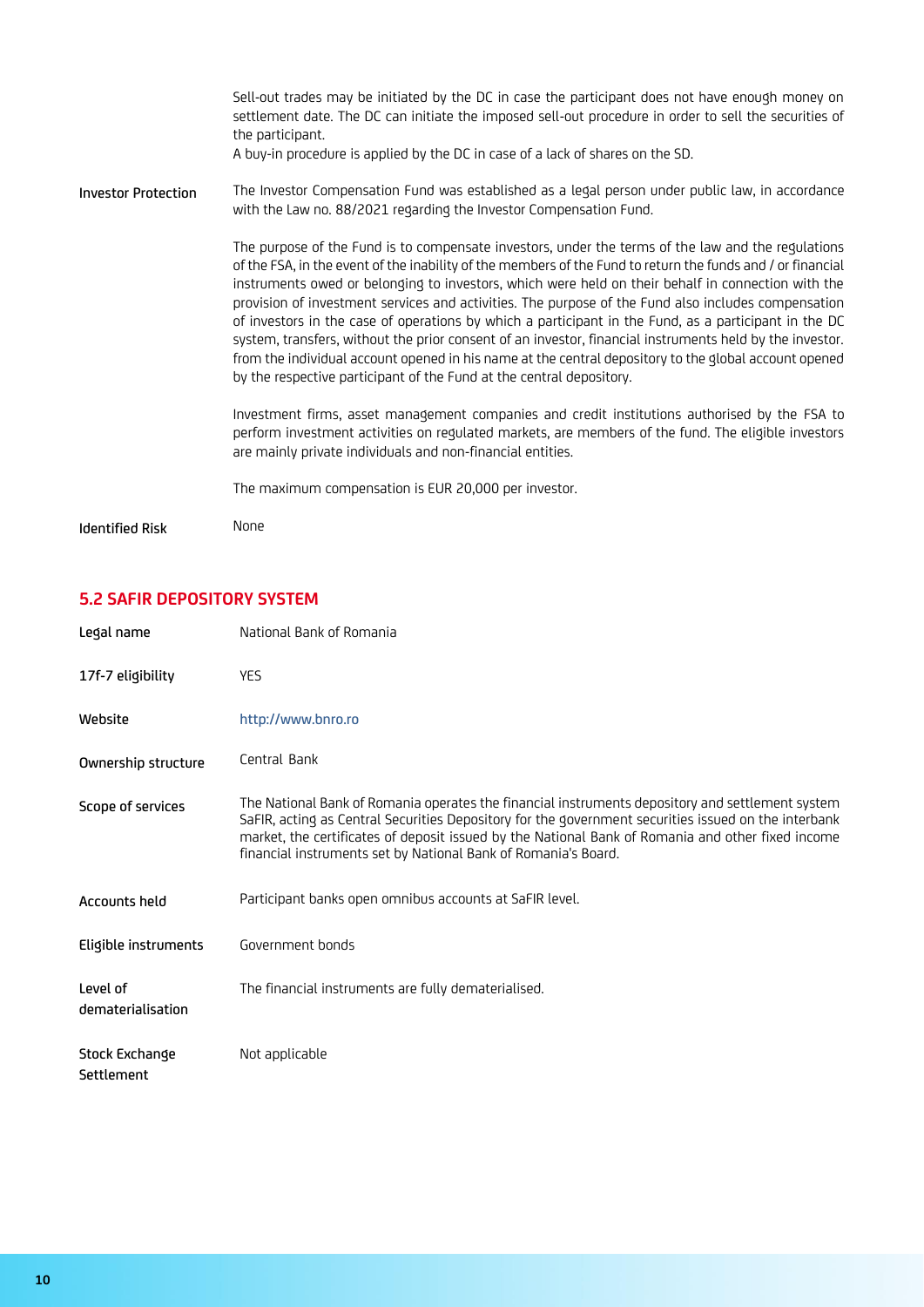| OTC Settlement             | For the primary market the auctions are announced by NBR two days in advance. However, an<br>$\bullet$<br>issuing calendar is published on a quarterly basis;<br>Primary dealers (commercial banks authorised by the Central Bank based on a specific document<br>$\bullet$<br>submitted) have to send the bids in the name of the bank and the bank clients, on the auction<br>day by 12:00 local time;<br>The bid is considered as a commitment for payment for the entire amount in the auction, the<br>$\bullet$<br>Central Bank confirms the allocation on T+0 by 16:00 local time;<br>On T+2 the cash settlement takes place and the securities are credited (the settlement at SAFIR<br>$\bullet$<br>is real DVP);<br>Secondary market transactions for government bonds/bills are concluded between clients<br>directly. Trades details are confirmed to the custodian banks in order to conclude the settlement<br>on settlement date. |
|----------------------------|-------------------------------------------------------------------------------------------------------------------------------------------------------------------------------------------------------------------------------------------------------------------------------------------------------------------------------------------------------------------------------------------------------------------------------------------------------------------------------------------------------------------------------------------------------------------------------------------------------------------------------------------------------------------------------------------------------------------------------------------------------------------------------------------------------------------------------------------------------------------------------------------------------------------------------------------------|
| Settlement Protection      | Real STP. Risk management is set forth by SaFIR system rules and is managed via payment queues,<br>gridlock mechanism, validation module and acceptance and matching of messages.                                                                                                                                                                                                                                                                                                                                                                                                                                                                                                                                                                                                                                                                                                                                                               |
| <b>Investor Protection</b> | Sovereign risk assigned                                                                                                                                                                                                                                                                                                                                                                                                                                                                                                                                                                                                                                                                                                                                                                                                                                                                                                                         |
| <b>Identified Risk</b>     | None                                                                                                                                                                                                                                                                                                                                                                                                                                                                                                                                                                                                                                                                                                                                                                                                                                                                                                                                            |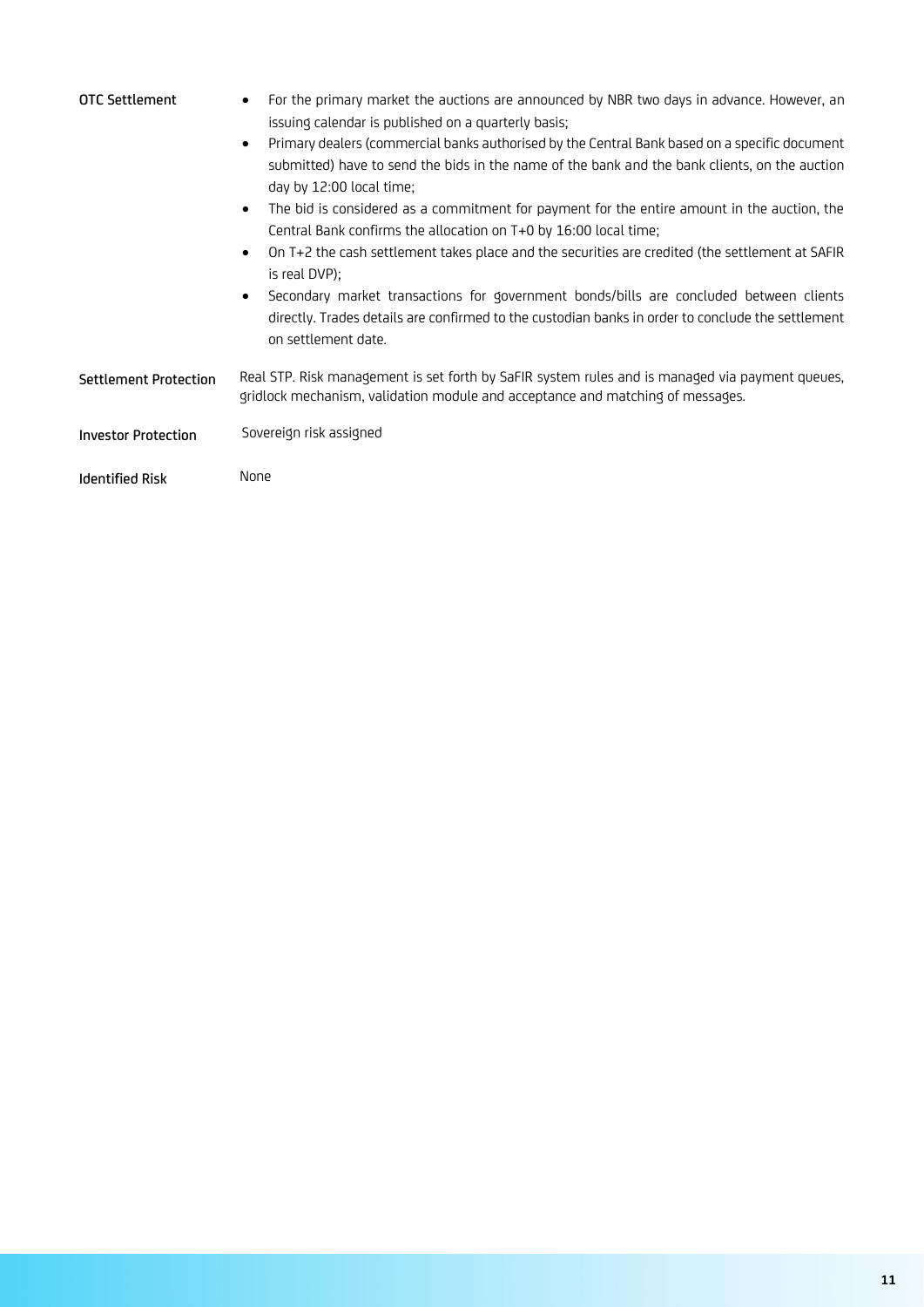### <span id="page-11-0"></span>6. Payment System

#### **6.1. GENERAL INFORMATION**

The National Bank of Romania (NBR) runs a payment system for large-value payments in lei [\(ReGIS\)](http://www.bnro.ro/apage.aspx?pid=3360), a payment system for large-value payments in Euro [\(TARGET2-România\)](http://www.bnro.ro/apage.aspx?pid=3360), as well as a central depository and securities settlement system [\(SaFIR\)](http://www.bnro.ro/apage.aspx?pid=3306).

- ReGIS is the national real-time gross settlement system of payments in domestic currency provided by the NBR. The system is used for the settlement of the operations of the central bank, interbank transfers, as well as of urgent or large-value payments in Romanian Leu (above 50,000 lei). ReGIS ensures the real-time processing (on a continuous basis) and the settlement in the central bank money, with immediate finality.
- TARGET2 is the real-time gross settlement (RTGS) system for euro payments, offered by the [Eurosystem](http://www.ecb.int/ecb/orga/escb/html/index.en.html) (the European Central Bank and the central banks of the Member States that have adopted the euro). The system is used for the settlement of central bank operations, large-value euro interbank transfers as well as other payments in euro. The cash positions stemming from the ancillary systems (payment systems and securities settlement systems) are also settled via the system.
- The National Bank of Romania operates the financial instruments depository and settlement system SaFIR, acting as Central Securities Depository for the government securities issued on the interbank market, the certificates of deposit issued by the National Bank of Romania and other fixed income financial instruments set by National Bank of Romania's Board.

#### **6.2. LIMITATIONS, DEADLINES, CUT-OFF TIMES**

The local clearing systems do not allow back-valuation or future-valuation.

In ReGIS, liquidity can be managed in a flexible manner.

The minimum reserves that credit institutions must maintain at the central bank represent deposited funds in the settlement account and may be used for intraday settlement.

Furthermore, the NBR grants the participants in ReGIS interest-free intraday credit (the intraday credit facility) collateralised by the same types of assets that are eligible for the NBR monetary policy operations as well.

The main liquidity management instruments in ReGIS that are made available to the participants are:

- the prioritisation of payments;
- the active management of the payment queue;
- the active (on-line) control of information on its own liquidity;
- the set-up of reserves on its own account.

ReGIS opens at 8:00 local time. The system starts the operating day at 8:30 and closes at:

- 16:00 Initial cut-off: customer payments
- 17:00 Final cut-off: interbank payments
- 17:45 General cut-off
- 18:00-18:30 Closing of the system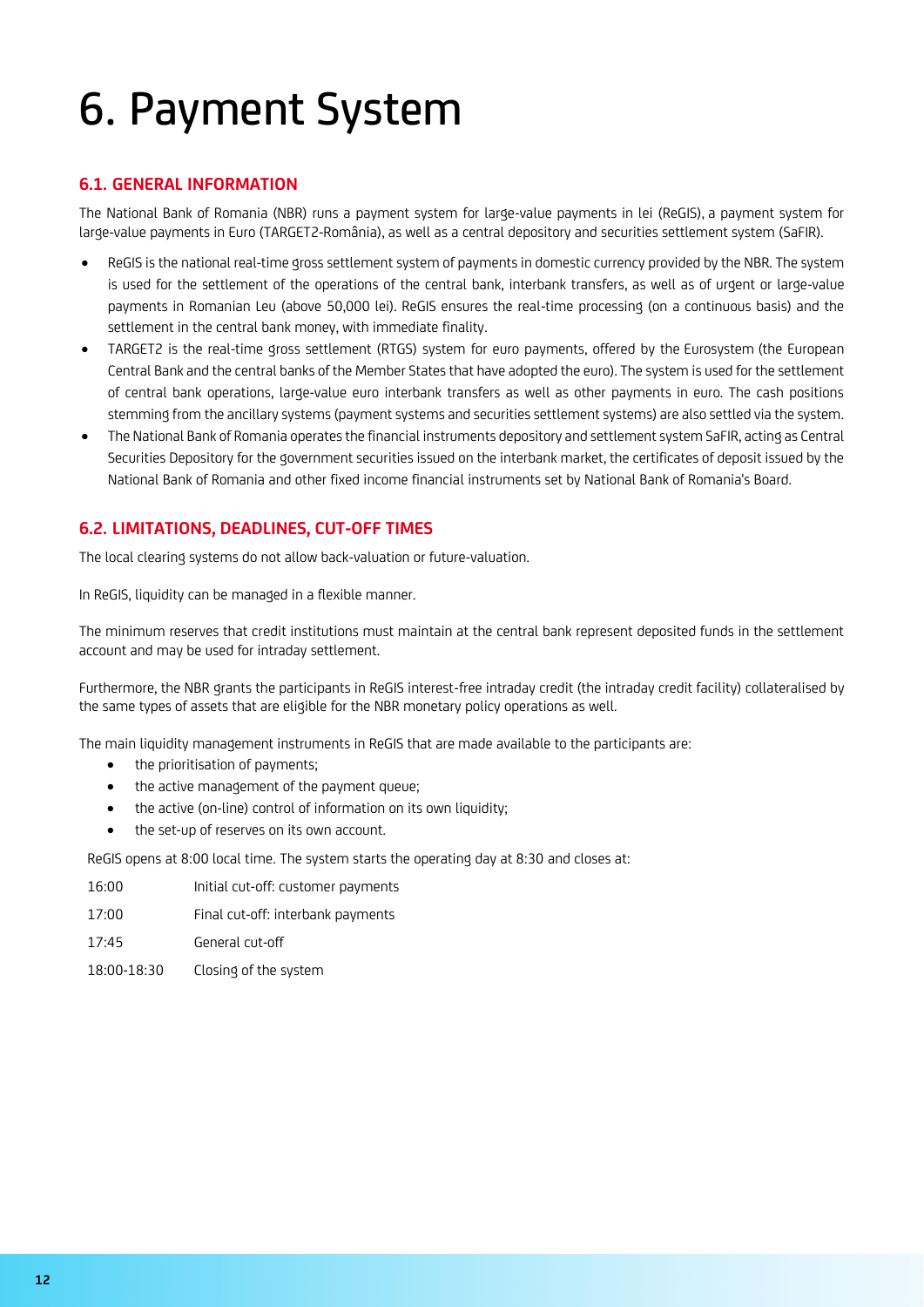### <span id="page-12-0"></span>7. Securities Lending

#### **7.1. SECURITIES LENDING**

The FSA regulation concerning securities lending operations and short selling provides rules as follows:

- Securities lending operations may be performed only for the following purposes:
	- to perform short selling transactions, including the case when the financial instruments are initially borrowed by intermediaries to be subsequently lent to their own clients in order to perform short selling transactions;
	- to perform operations in the margin account;
	- to complete the settlement of transactions, in the event that the intermediary providing custody services does not send the transfer order corresponding to the instruction for the settlement of an allocation transaction to the central depository;
	- to complete the settlement of the transactions, in the event of, on the settlement date, finding that the financial instruments are not available for settlement (they are not transferred from the system of another central depository or of an international financial institution with which the central depository has established electronic links, by an instruction of transfer without change of ownership);
	- in the context of the market maker activities;
	- to perform settlement operations of the derivatives involving physical delivery;
	- in the context of exercising the role of an authorised participant of a tradable UCITS or of managing a tradable UCITS.
- It is prohibited to borrow financial instruments exclusively to obtain dividends or to exercise votes in the general meetings of shareholders.
- The intermediaries shall be responsible for the ongoing monitoring of the operations whereby financial instruments are lent and associated collateral established, in terms of compliance with the applicable legal provisions.
- The intermediaries involved in securities lending transactions will have to report to the FSA on a monthly basis the number of lending/borrowing transactions, the value of lent securities, and the scope of the lending/borrowing transaction as well as the clients' identity.
- The funds resulting from the settlement of the short sale transaction based on the financial instruments borrowed are considered assets of the customer which are constituted as a margin to secure the loan. After the settlement of the short sale transaction, the funds set as margin can be replaced by other financial instruments at the same amount. Assets constituted as margin may not be lent.
- If the issuing company distributes dividends or interest on financial instruments during the loan period, the respective payment shall be made by the borrower to the lender.

#### **7.2. SHORT SELLING**

Short selling transactions with shares admitted to trading on a regulated market or on an ATS system are carried out with consideration of the provisions of EU Regulation no. 236/2012 and the regulations issued in its application.

Before concluding a short sale under a loan granted or intermediated by an intermediary, each client shall open a margin account to that participant.

In case of short sales made pursuant to the EU Regulation no. 236/2012 and the regulations issued in its application, the client is obliged to notify in writing or by means of communication agreed by the parties and can be subsequently verified that the order given to the intermediary is a "short sale order" and submit the evidence of the loan agreement, according to the Rules of Implementing EU Regulation no. 827/2012.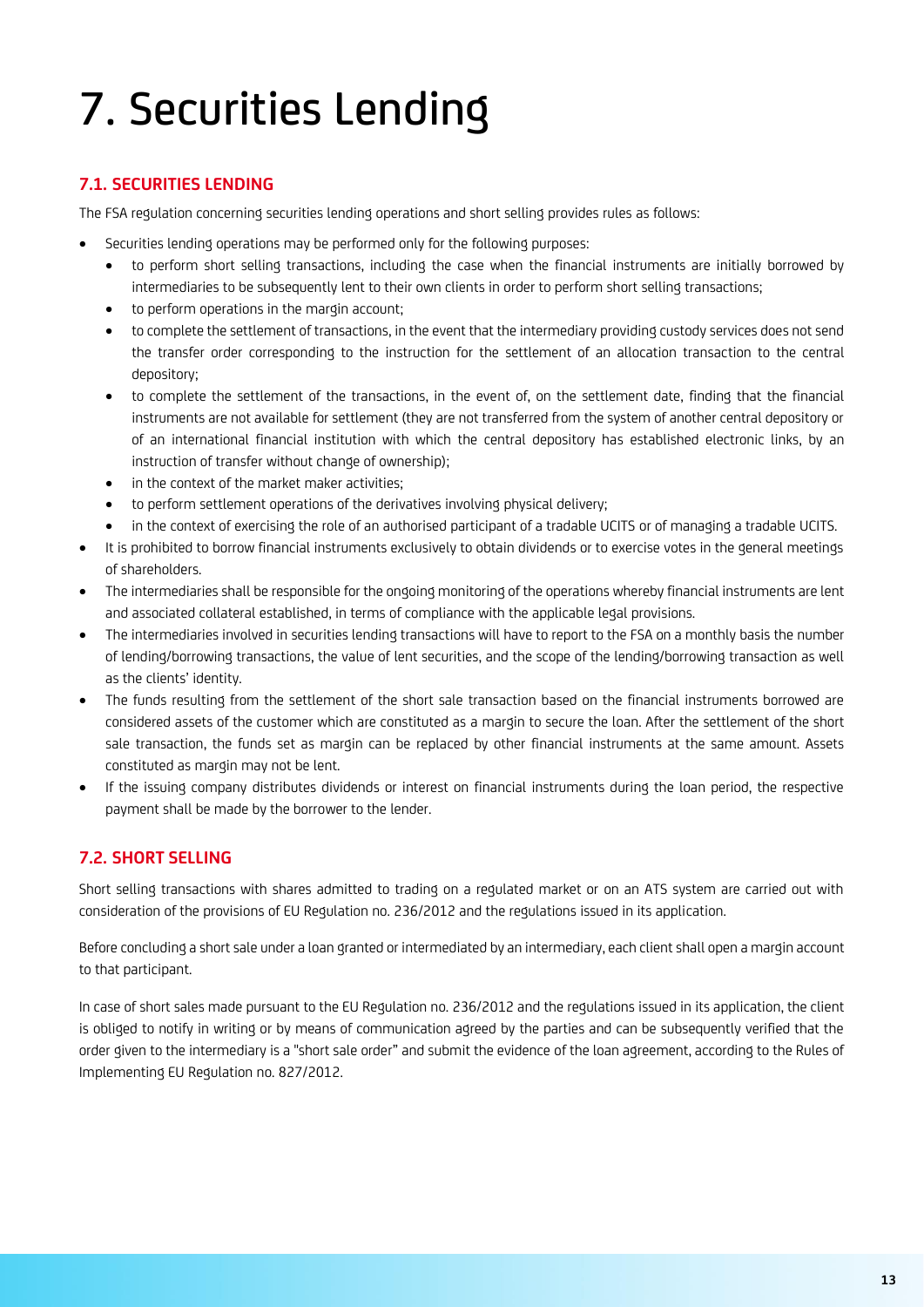### <span id="page-13-0"></span>8. Corporate actions

#### **8.1. COMMON CORPORATE ACTION EVENTS**

| <b>Mandatory events</b> |                    | <b>Voluntary events</b> |                      |
|-------------------------|--------------------|-------------------------|----------------------|
| ☑                       | Bonus issue        | ☑                       | Dividend option      |
| ☑                       | Cash               | ☑                       | Dividend             |
| ☑                       | Early redemption   | ☑                       | Exchange             |
| ☑                       | Interest payment   | ☑                       | Priority issue       |
| ☑                       | Maturity           | ☑                       | Repurchase offer     |
| ☑                       | Maturity (final)   | ☑                       | Reverse stock split  |
| ☑                       | Merger             | ☑                       | Shareholders meeting |
| ☑                       | Pari-passu         | ☑                       | Spin-off             |
| ☑                       | Partial redemption | ☑                       | Stock split          |
| ☑                       | Rights issue       |                         |                      |
| ☑                       | Stock dividend     |                         |                      |
| ☑                       | Tender offer       |                         |                      |

#### **8.2. DATING CONVENTIONS**

Registration date is the date established by the Board of Directors of the company which serves to identify the shareholders entitled to attend and vote in the General Shareholders Meeting. Registration date should be later than the date of the publication of the convening notice and prior to the GSM.

Record date is set up within the general shareholders' meeting and serves to identify the shareholders who will benefit from dividends or other rights or who will be affected by the decisions from the GSM. The established date shall be subsequent to the date of the general shareholders' meeting by at least 10 working days.

Ex-date is the date falling on one settlement cycle (standard settlement cycle is T + 2 working days) minus one business day before the registration date, as of which the financial instruments forming the object of the corporate bodies' resolutions are traded without the rights resulting from such resolution.

Payment date shall be established by the issuer so that it is a business day falling no more than 15 business days after the registration date. In the case of dividends, the general shareholders meeting shall establish as payment date a business day falling no more than 15 business days after the registration date, but no later than 6 months from the general assembly of shareholders establishing the dividends.

#### **8.3. SOURCES OF C/A INFORMATION**

Public official data gathered from the Bucharest Stock Exchange announcements section, Official Gazette and the issuers' official website are used as sources of C/A information

#### **8.4. LOCAL C/A SPECIFICS**

According to the Capital Market Law, all listed securities are in dematerialised form, kept in book-entry accounts.

All securities transfers are processed by the Central Depository (CSD) as direct debit/credit entries to the participant global accounts with CSD. The Central Depository acts as a Registrar.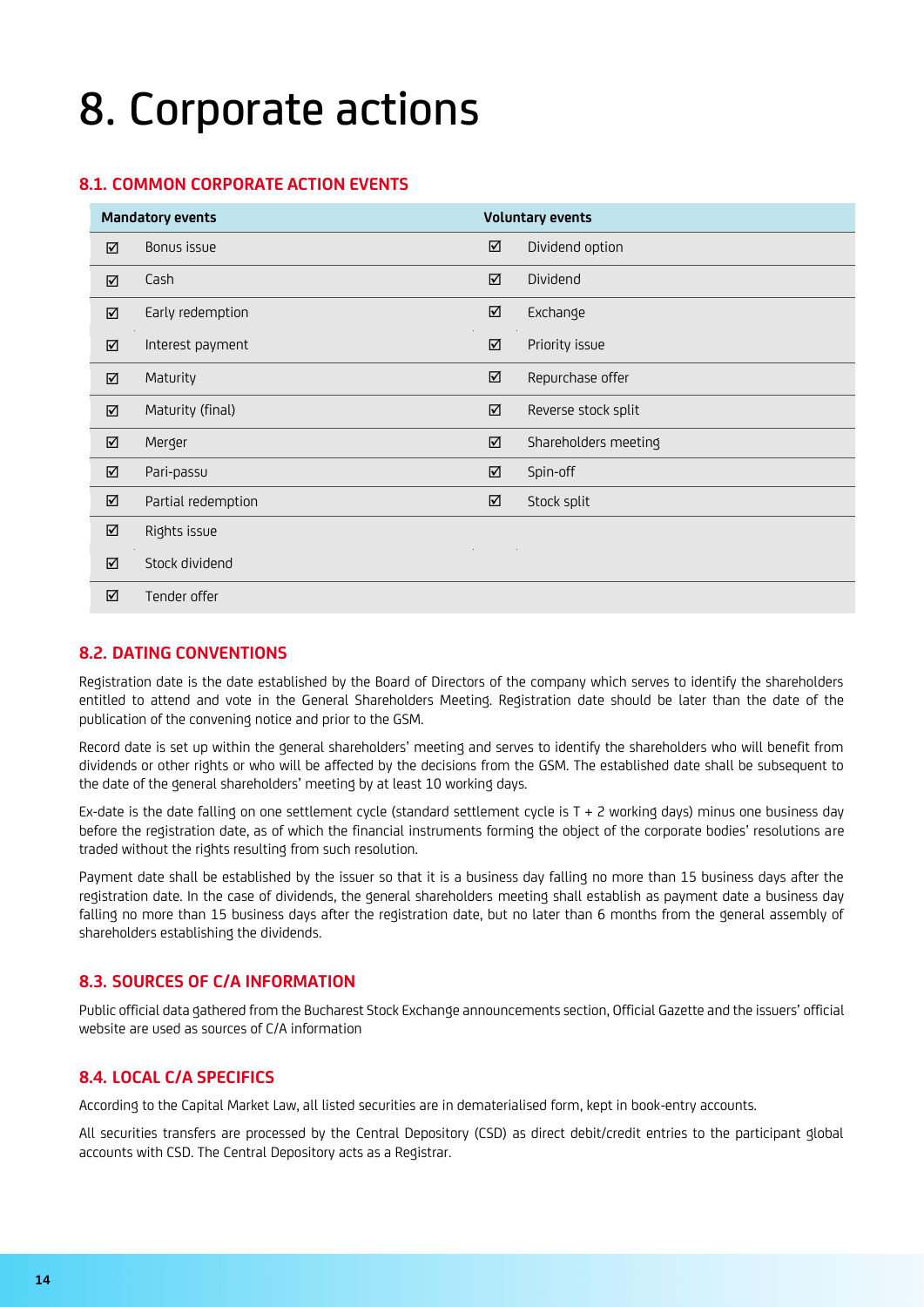### <span id="page-14-0"></span>9. Proxy voting

#### **9.1. GENERAL CHARACTERISTICS**

The announcement of the AGM by the issuer is made at least 30 days in advance, in the Official Gazette. Information should be available on market information channels and an intermediary of media channels, according to the FSA regulations in daily newspapers widely circulated in Romania, on the Bucharest Stock Exchange information system (FTP – File Transfer Protocol) and mandatory in the Official Gazette 30 days in advance.

Shareholders are permitted to vote directly or by an authorised power of attorney.

The owner of the shares, after the record date, is allowed, with no restrictions, to sell the shares acquired.

The result of the meeting is available as soon as the minutes are distributed to the shareholders and must be accomplished by the management.

#### **9.2. ANNOUNCEMENT**

The announcement of the AGM by the issuer is made at least 30 days in advance, in the Official Gazette. Information should be available on market information channels and an intermediary of media channels, according to the FSA regulations in daily newspapers widely circulated in Romania, on the Bucharest Stock Exchange information system (FTP – File Transfer Protocol) and mandatory in the Official Gazette 30 days in advance.

#### **9.3. VOTING PROCESS**

The available voting procedures are as follows:

- Direct vote: shareholders may exercise their right to personal vote after proving their identity;
- Shareholders may delegate other persons to represent them and vote in GMs through:
	- ✓ a power of attorney given in order to exercise some or all of the rights in a general meeting for one or more companies included in the PoA
	- $\checkmark$  special power of attorney given in order to represent the shareholder in a single general meeting of an issuer, containing specific voting instructions
	- ✓ general authorization given for the representation in one or more general meetings, for one or more companies identified in the PoA, which does not contain specific voting instructions.

The delegate will be physically present at a GSM.

- Shareholders may vote via correspondence, using the special ballot papers/forms for voting by correspondence.
- Electronic vote is possible if the issuer meets the technical requirements.

Shareholders represented by the local custodians can cast their votes within a shareholders meeting through voting instructions transmitted by electronic means, and shareholders may appoint or revoke their representatives by electronic means as well.

Any issuer shall accept a proxy instruction given by a shareholder to a credit institution providing custody services, without requesting any further documents.

Proof of shareholder status may be conditional only on the requirements necessary to identify the shareholders and only to the extent that they are proportionate to the intended purpose.

The credit institution may participate and vote at the GSM, provided that it submits a declaration on its own risk to the issuer, signed by the legal representative of the credit institution, stating:

a) Clearly the name / name of the shareholder on behalf of which the credit institution participates and votes in the GSM;

b) The credit institution provides custody services to that shareholder.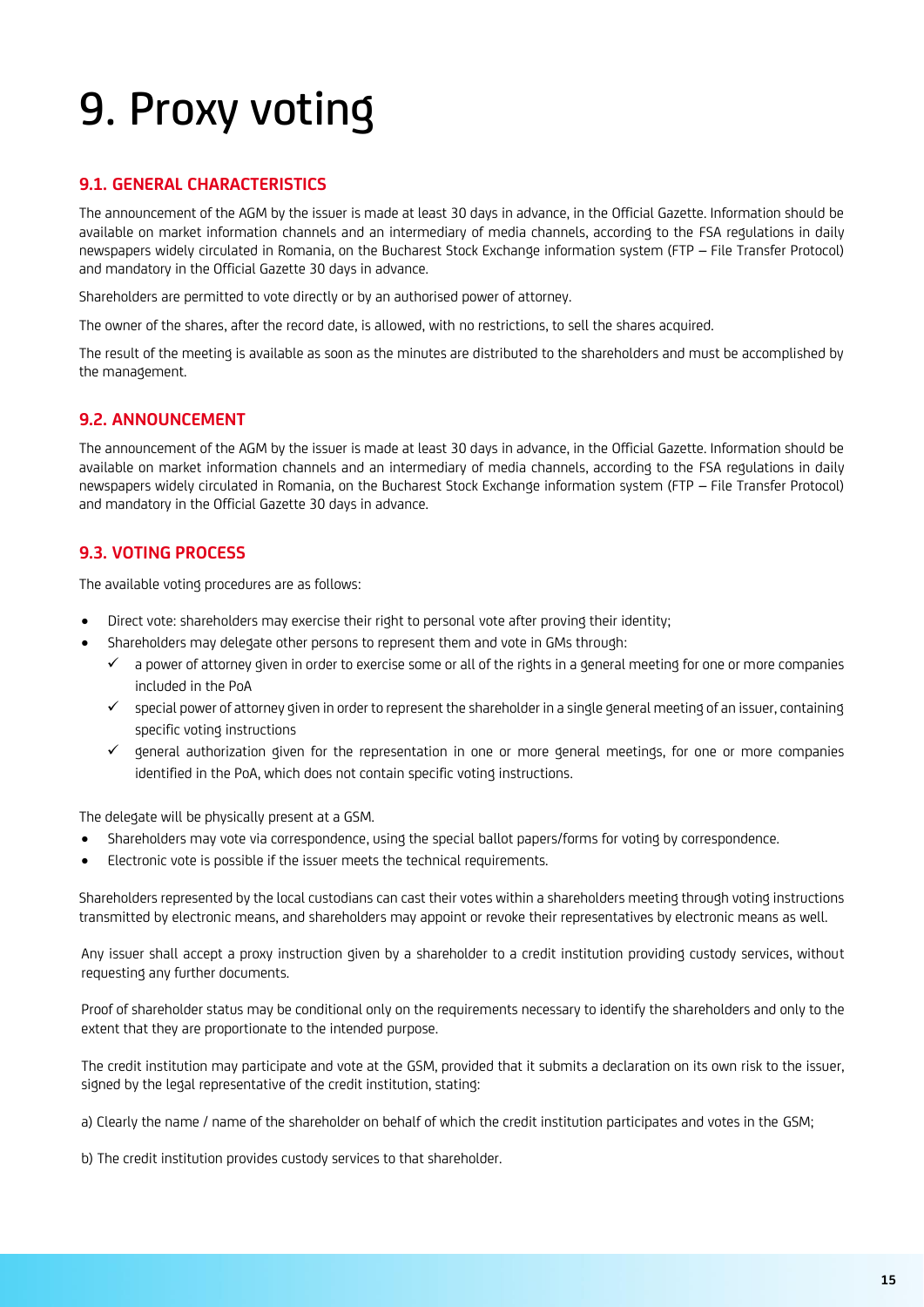The declaration provided above shall be deposited with the issuer 48 hours before the general meeting or within the period prescribed by the article of association, in original, signed and stamped, if necessary, without further formalities in relation to its form. The Issuer admitted to trading on a regulated market accepts the statement provided above, without requesting any other documents relating to the identification of the shareholder.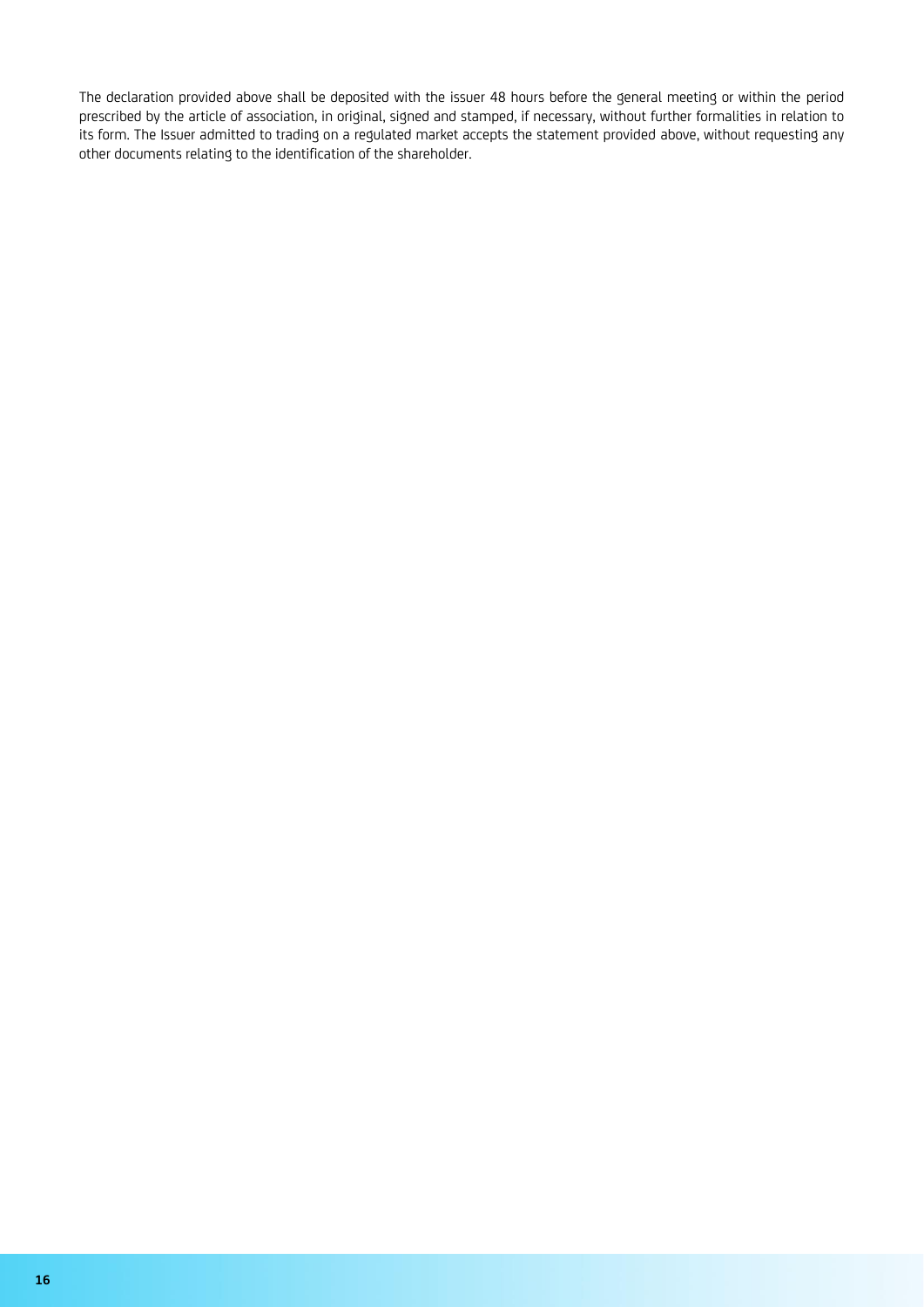### <span id="page-16-0"></span>10. Income collection

#### **10.1. DIVIDEND PAYMENTS**

Dividends are generally payable on an annual basis. Dividend distribution is announced at the annual general meeting of the issuer. The ex-dividend date is on the second day prior to the record date announced by the company. The Central Depository provides the issuer with the records of the registry on record date. The dividend payment has to be made by the issuer to the account of the local custodian bank, which allocates the payment to the individual accounts of a foreign investor. There are no restrictions on repatriation of dividends for foreign investors. The payment date shall be established by the issuer to be a business day falling no more than 15 business days after the registration date. In the case of dividends, the general shareholders meeting shall establish as payment date a business day falling no more than 15 business days after the registration date, but no later than 6 months from the general shareholders meeting establishing the dividends. Shareholders' accounts are credited with the dividend amount only after the actual receipt from the issuer. According to the new issued FSA Regulation on issuers of financial instruments and market operations (5/2018), issuers may defer payments of dividends to shareholders in order for shareholders to benefit from more favourable tax conditions.

| Announcements            | Announcements are monitored in multiple official sources (BSE, Official Gazette, issuers' websites,<br>etc.). Then they are introduced in the custody system interface with SWIFT. SWIFT notifications are<br>released to the customers.                                                                        |
|--------------------------|-----------------------------------------------------------------------------------------------------------------------------------------------------------------------------------------------------------------------------------------------------------------------------------------------------------------|
| Dating Conventions       | If a company registers profit and the GSM decides to pay dividends, the record date will be set up in<br>the GSM as well. The record date is the date at which the registered shareholders are entitled to<br>receive their dividends.                                                                          |
| <b>Payment Execution</b> | The Romanian legal framework in place defines the payment date for dividends. This shall be<br>decided by the issuer to be a business day falling no more than 15 business days after the<br>registration date, but no later than 6 months from the general shareholders meeting establishing<br>the dividends. |

#### **10.2. INTEREST & MATURITY PAYMENTS**

Entitlements are based on the settled position at record date. Payment is done on an actual basis.

All fixed income instruments are issued in a dematerialised form; therefore, it is not required to present the coupons to the issuer.

The paying agent is paying the coupon with the same day value date and in accordance with the calendar published. Market practice is that the interest is accrued on a 365-day basis, but the issuer is free to mention in the prospectus whether the interest is calculated on a 365- or a 360-day basis.

| Announcements             | For Government Bonds the announcement is received from Central Bank by SWIFT (MT564). For fixed<br>income instruments registered with Central Depository, announcements are posted on the stock<br>exchange web site (www.bvb.ro). For all instruments the calendar is published when the instrument<br>is issued. |
|---------------------------|--------------------------------------------------------------------------------------------------------------------------------------------------------------------------------------------------------------------------------------------------------------------------------------------------------------------|
| <b>Dating Conventions</b> | Interest and maturity payments are settled in accordance with the calendar published.                                                                                                                                                                                                                              |
| <b>Payment Execution</b>  | Payments are executed and sent to the client account on the day of the receipt of the funds, within<br>the specific date according to the calendar published.                                                                                                                                                      |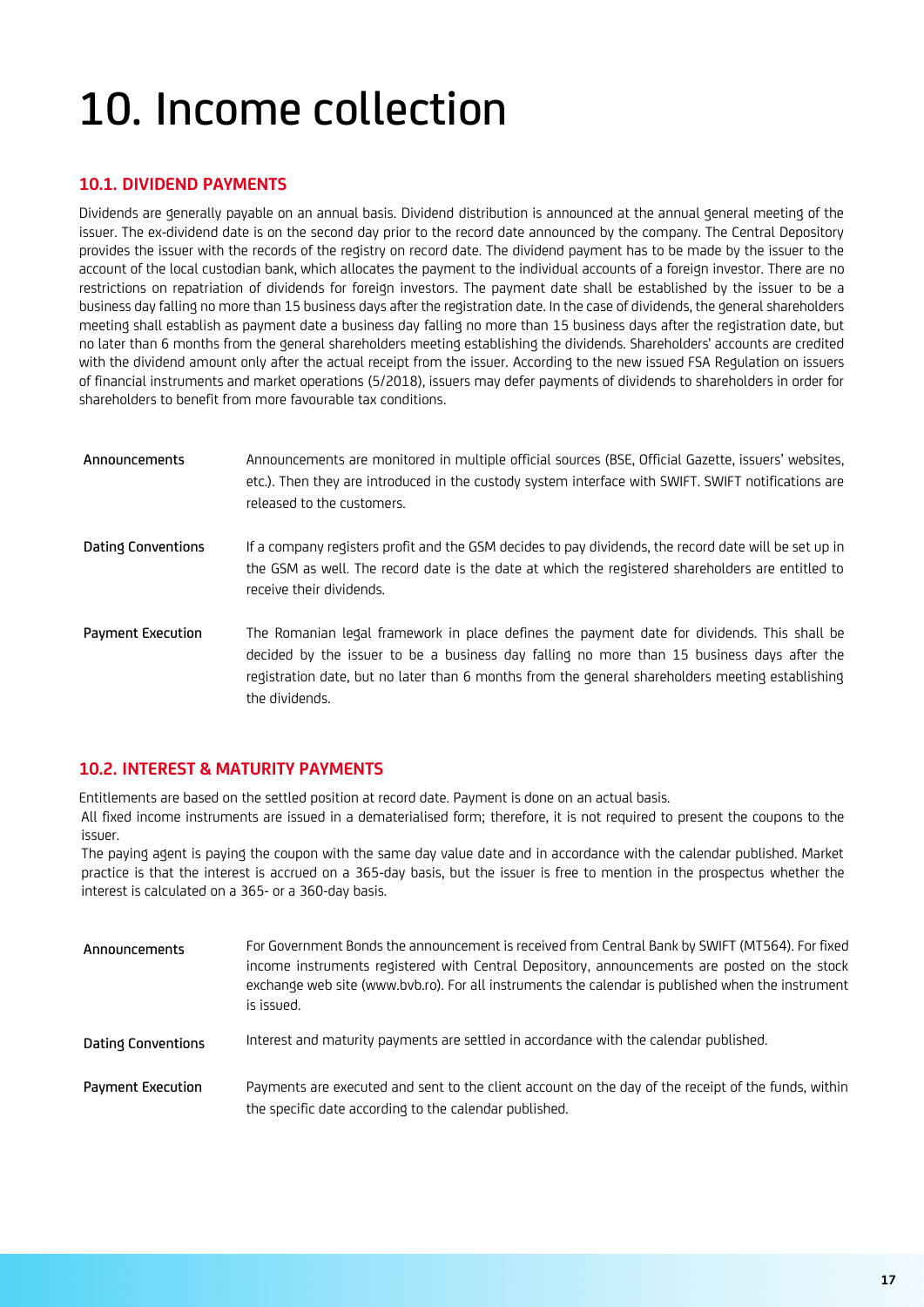### <span id="page-17-0"></span>11. Taxation

#### **11.1. WITHHOLDING TAX**

Income earned by non-residents from activities performed in Romania or from Romanian sources is generally subject to a 16% tax, with certain exceptions. Starting with 1 January 2021, the WHT rate is reduced from 16% to 10% for certain income obtained from Romania by certain non-resident individuals.

The issuer has the obligation to calculate, retain and pay the tax due to the State Budget.

| <b>Tax Rates</b>        | <b>Type of income</b>                                                                                                                                                                                                                                                                                                                                                                                                                                                                                                                                                                                                                                                                                                                                                                                                                                                                                                                                                                                                                                                                                                                                                                                                                           | Tax rate |
|-------------------------|-------------------------------------------------------------------------------------------------------------------------------------------------------------------------------------------------------------------------------------------------------------------------------------------------------------------------------------------------------------------------------------------------------------------------------------------------------------------------------------------------------------------------------------------------------------------------------------------------------------------------------------------------------------------------------------------------------------------------------------------------------------------------------------------------------------------------------------------------------------------------------------------------------------------------------------------------------------------------------------------------------------------------------------------------------------------------------------------------------------------------------------------------------------------------------------------------------------------------------------------------|----------|
|                         | Interest                                                                                                                                                                                                                                                                                                                                                                                                                                                                                                                                                                                                                                                                                                                                                                                                                                                                                                                                                                                                                                                                                                                                                                                                                                        |          |
|                         | Legal entities / individuals resident in non-EU member countries with<br>$\blacksquare$<br>which Romania has not concluded a Double Tax Treaty                                                                                                                                                                                                                                                                                                                                                                                                                                                                                                                                                                                                                                                                                                                                                                                                                                                                                                                                                                                                                                                                                                  | 16%*     |
|                         | Individuals resident in EU member countries / individuals resident in non-<br>EU member countries with which Romania has concluded a Double Tax<br>Treaty                                                                                                                                                                                                                                                                                                                                                                                                                                                                                                                                                                                                                                                                                                                                                                                                                                                                                                                                                                                                                                                                                       | 10%      |
|                         | <b>Dividends</b>                                                                                                                                                                                                                                                                                                                                                                                                                                                                                                                                                                                                                                                                                                                                                                                                                                                                                                                                                                                                                                                                                                                                                                                                                                | 5%       |
|                         | Royalties                                                                                                                                                                                                                                                                                                                                                                                                                                                                                                                                                                                                                                                                                                                                                                                                                                                                                                                                                                                                                                                                                                                                                                                                                                       |          |
|                         | Legal entities / individuals resident in non-EU member countries with<br>which Romania has not concluded a Double Tax Treaty                                                                                                                                                                                                                                                                                                                                                                                                                                                                                                                                                                                                                                                                                                                                                                                                                                                                                                                                                                                                                                                                                                                    | 16%      |
|                         | Individuals resident in EU member countries / individuals resident in non-<br>EU member countries with which Romania has concluded a Double Tax<br>Treaty                                                                                                                                                                                                                                                                                                                                                                                                                                                                                                                                                                                                                                                                                                                                                                                                                                                                                                                                                                                                                                                                                       | 10%      |
| <b>Relief at Source</b> | income. In this regard non-residents may register (for corporate tax purposes) in Romania and therefore<br>include to the taxable base any costs related to the interest income earned.<br>Tax relief at source is applicable for income derived from Romanian sources, in accordance with the<br>Romanian fiscal regulations.<br>More favorable tax rates/exemptions provided by the Double Tax Treaties concluded by Romania with<br>other jurisdictions may be applied.<br>In order to apply the more favourable fiscal treatment provided by the Double Tax Treaties, the non-<br>resident is required to provide the income payer with a tax residency certificate issued by the relevant<br>authorities, valid for the period when the income was obtained. The tax residency certificate should<br>stipulate that the foreign beneficiary was tax resident during the year(s) in which the Romanian<br>income was received. The tax residency certificate is valid for the year in which the payments are<br>made with an extension of the first 60 days of the following year, provided that the residency<br>conditions have not changed. Otherwise, the withholding tax rates provided by the domestic<br>legislation are applicable. |          |
|                         | Starting with 1 January 2021, the Romanian tax authority expressly accepts the tax residency<br>certificates issued electronically / online in the country of residence.                                                                                                                                                                                                                                                                                                                                                                                                                                                                                                                                                                                                                                                                                                                                                                                                                                                                                                                                                                                                                                                                        |          |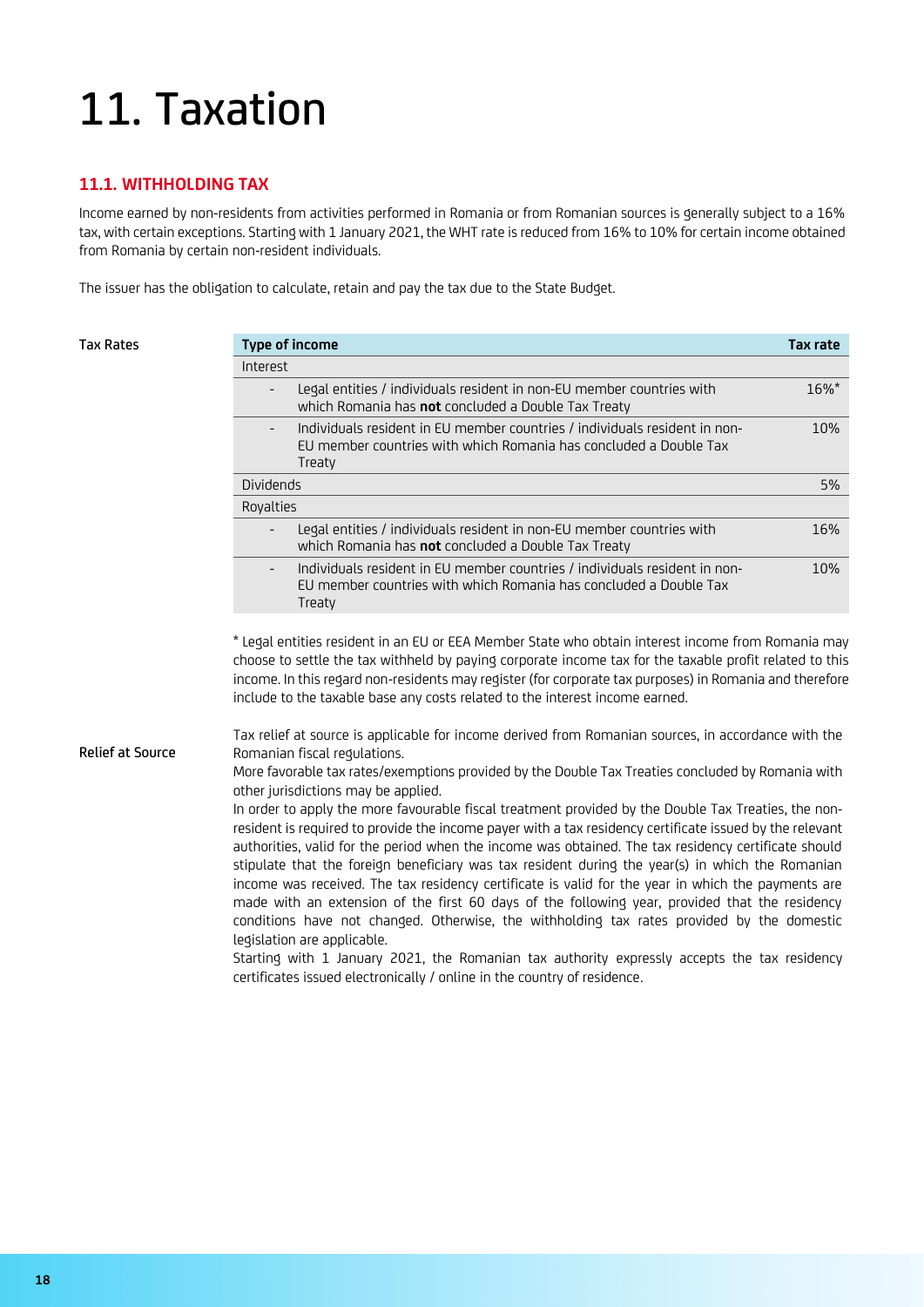Tax Reliefs Revenues exempt from withholding tax:

- Interest income derived from bonds issued by the Romanian authorities;
- Interest income derived in connection to debt instruments/titles which are issued by Romanian companies based on a prospectus approved by the competent regulatory body;
- Dividends distributed to companies which are residents in an EU Member State if the recipient company has held, at the time of distribution, a minimum of 10% of the shares of the Romanian company for a continuous period of at least one year (Parent Subsidiary Directive);
- Interest and royalties paid by a Romanian company to a company resident in another EU Member State provided that the non-resident company held, prior to the time of payment of the interest / royalty, at least 25% of the share capital of the Romanian company for a continuous period of at least two years (Interest and Royalties Directive);
- Dividends and interest incomes obtained from Romania by EU and Economic European Area (EEA) registered pension funds.

In order to apply tax exceptions provided by EU Directives, non-residents are required to present a certificate of tax residence and a declaration attesting cumulative fulfilment of the conditions laid down by the respective EU Directive.

#### **11.2. CAPITAL GAINS TAX**

Capital gains obtained by non-residents from the sale of financial instruments held in Romanian companies are taxable. However, the most favourable provisions of the Double Taxation Treaty may be applicable in certain conditions, as described above at paragraph 11.1. The capital gain is defined as the difference between the selling price and the fiscal value. The fiscal value is calculated as the acquisition cost including any commissions, fees or any other amounts paid for the acquisition. The Fiscal Code does not stipulate any specific rule for the allocation of the acquisition price in case of non-resident legal entities, but the method used in the accounting rules of the company (i.e. FIFO, LIFO or Weighted Average Cost) is recognized.

In case of non-resident individuals, the sale sequence is FIFO per each symbol and the acquisition price at each purchase date is to be determined upon WAC method.

Mergers, spin-offs, transfer of assets and exchanges of shares between a Romanian company and a company tax resident in another EU Member State are neutral from a tax perspective, under certain conditions and should not trigger the capital gains tax.

Tax Rates 16% - for legal entities

10% - for individuals

Relief at Source Residents of a country with which Romania has concluded a Double Tax Treaty, should comply with the necessary requirements to avail any benefits outlined in the treaty.

> Non-residents have to appoint a fiscal representative with a Romanian fiscal domicile in order to fulfill the obligations toward the tax authorities (pay the capital gain tax – if applicable, submit the quarterly fiscal statements to the Romanian authorities and submit the yearly tax return).

> Certain non-residents can either appoint a resident fiscal representative in Romania or they can file directly with the fiscal authorities. This exception is applicable to taxpayers having fiscal domicile in an EU Member State, in the European Economic Area or in a jurisdiction with which Romania has concluded a treaty providing administrative cooperation in the field of taxation.

Appointing a fiscal representative is not required in case of tax-exempt revenues.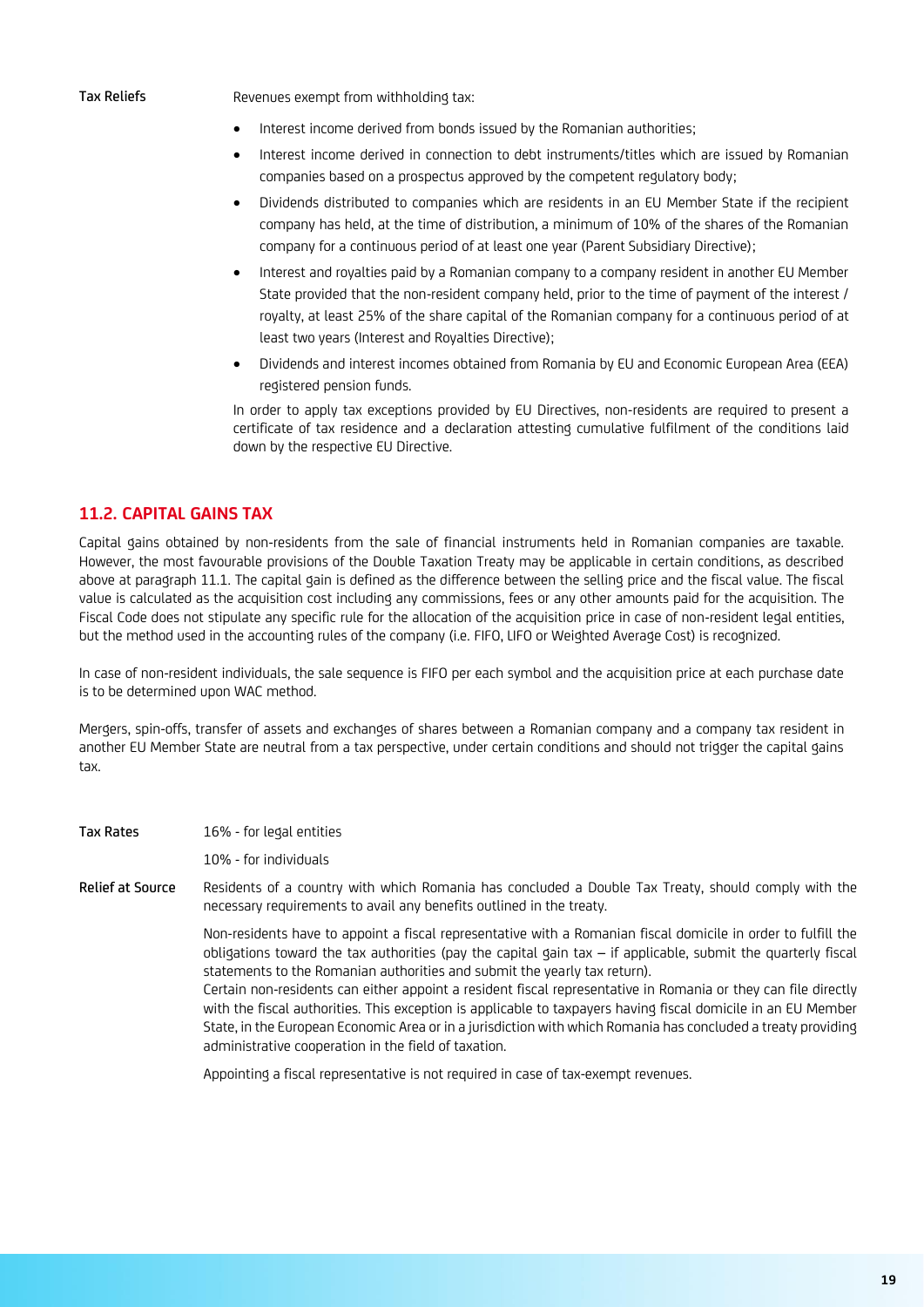Tax Reliefs The following types of revenues are tax exempt:

- Income of mutual investment funds without legal personality from the transfer of securities owned directly or indirectly in a Romanian legal entity;
- Income earned by non-residents from transfer of bonds issued or guaranteed by the Romanian government;
- Income obtained on foreign capital markets from the transfer of securities issued by Romanian residents;
- Income obtained from the trading of the securities issued by the National Bank of Romania;
- Income from share lending operations;
- Income from transfers of ownership over the securities at the moment of establishing guarantees in connection with the loan of securities, according to the applicable legislation.

#### **11.3. STAMP DUTY**

No Stamp Duty is applicable.

- Tax Rates N/A
- Tax Reliefs M/A

#### **11.4. OTHER TAXES**

Health Insurance Contribution

In some circumstances, investment income derived starting from 1 January 2017 may be subject to health insurance contribution. Foreign individuals who obtain the right to extend temporary residence or domicile in Romania could fall under this law provision. The due amount is determined by tax authority decision issued in the current fiscal year by applying the rate of 10% to a taxable amount established in accordance with the law provisions.

#### **11.5. TAX RECLAIM PROCESS**

In Romania, the tax reclaim process is carried out with the help of the provisions of the Fiscal Procedure Code.

In the case of capital gains obtained by non-residents, as a general rule, the tax reclaim process is carried-out by the fiscal representative appointed by the client in Romania. In case of tax on dividends, the issuer processes the tax reclaim.

For the income subject to withholding tax, the process is managed by the income payer.

A refund can be claimed if the tax residency certificate is made available within five years following the payment.

#### **11.6. DOUBLE TAXATION TREATIES**

Due to the amount of data, for the most up to date DTTs please refer to our website: [http://gss.unicreditgroup.eu](http://gss.unicreditgroup.eu/)

DTTs are listed in the /MARKET/DOCUMENTS section.

#### **11.7. OTHER INFORMATION**

Foreign individuals or entities, subject to a fiscal legal relationship, have the obligation to register in Romania in order to obtain a fiscal register number (NIF).

Registration with the tax authorities must be made within 30 days of the date of of the occurrence of circumstances which gave rise to the obligation.

The registration form shall be submitted directly (via a legal representative), by the authorized representative or by the income payer to the registry of the competent authority or by post as registered mail.

Forms to be submitted: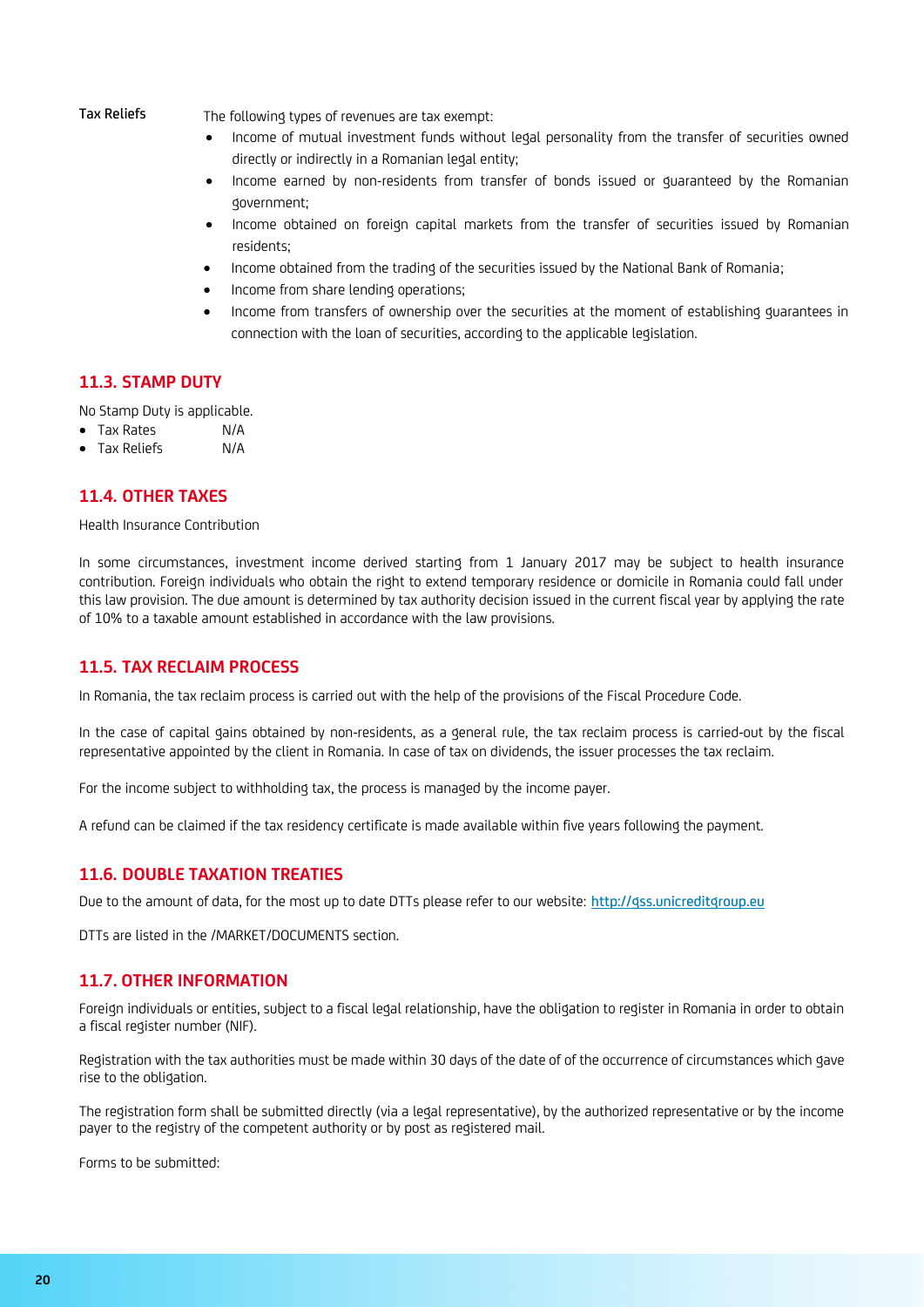- Form 015 for entities;
- Form 030 for individuals.

The forms and related filling instructions (in Romanian language) can be accessed at: [https://www.anaf.ro/anaf/internet/ANAF/asistenta\\_contribuabili/declararea\\_obligatiilor\\_fiscale/toate\\_formularele](https://www.anaf.ro/anaf/internet/ANAF/asistenta_contribuabili/declararea_obligatiilor_fiscale/toate_formularele)

The forms in English language are available at the following link: [here](https://www.anaf.ro/anaf/internet/ANAF/asistenta_contribuabili/declararea_obligatiilor_fiscale/toate_formularele/!ut/p/a1/pZDBCoJAEIafpYPHnElTrJsRtHrKQNK9hMa2CurKurX09qm3oDRobjN8H8z_A4UEaJM9Sp6pUjRZNezUvZAVcYnlWSGSCDFydsHJORwR904PpBPAxv7PR_c3H7-Mj3P-Geg0sp4BhoiTwJBhBCaeDIHySuRj4anf5LbHgUp2Y5JJ8y77c6FU220NNFBrbXIheMXMq6gN_KQUolOQvJPQ1nGcYBksaf7U_mLxAlpFGdU!/dl5/d5/L0lDUmlTUSEhL3dHa0FKRnNBLzRKVXBDQSEhL2Vu/)

As a special provision in force, starting 1 January 2018, banks are required to get a tax identification number for each new nonresident customer requesting a cash account.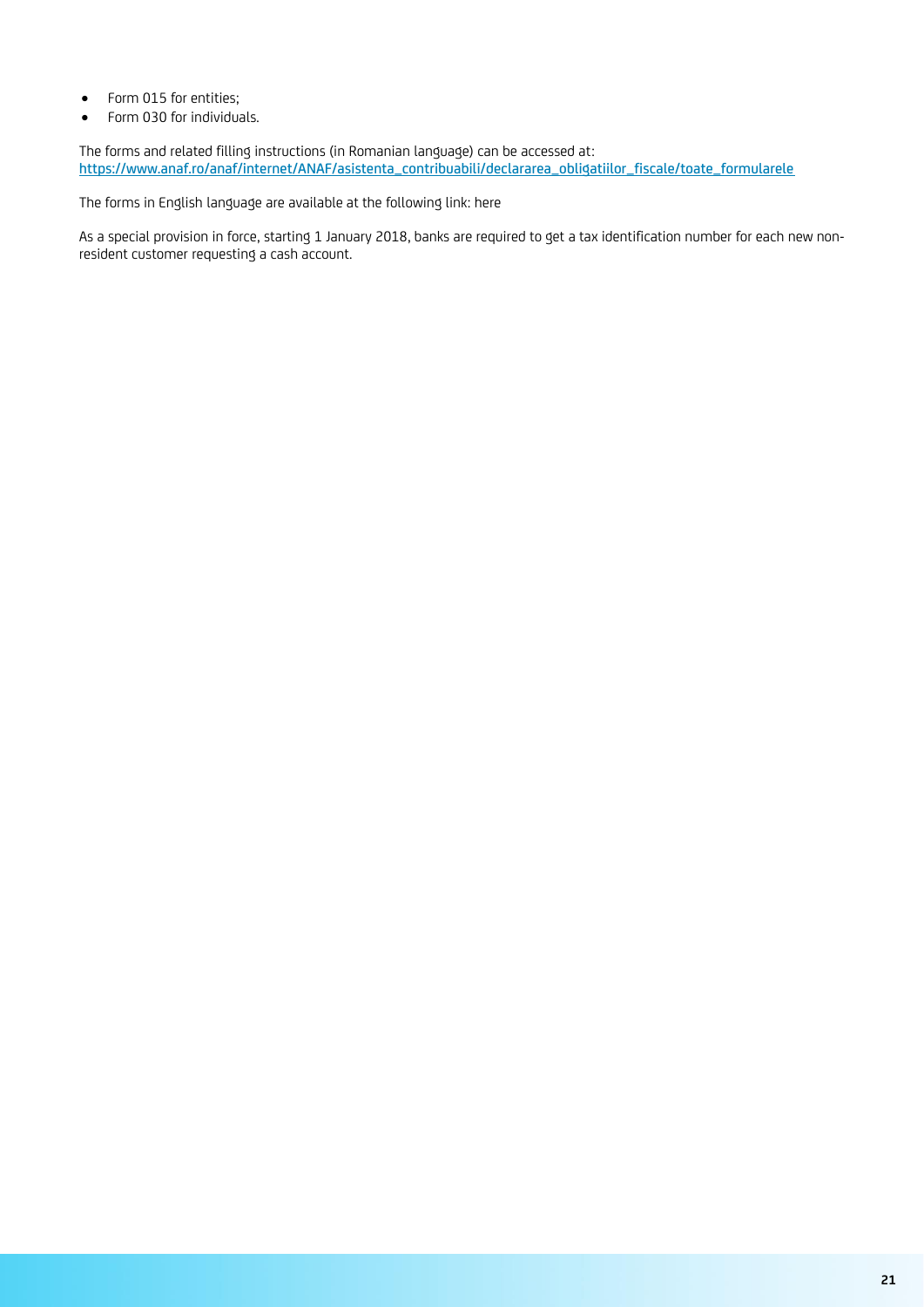### <span id="page-21-0"></span>12. Disclosure requirements

### **12.1. OBLIGATIONS FOR ISSUERS**

The issuers of listed shares are obliged to inform the BSE about any price sensitive events. The information has to be published in at least one newspaper widely circulated in Romania. The following information has to be disclosed:

- Consolidated Changes in performing the main activities of the company
- Planned crucial changes in the financial and accounting policy of the company shareholders' meetings
- Changes in management
- Changes in the ownership structure
- New issues of securities
- Decisions on dividends
- Amount of approved capital and related issue of shares
- Change of ownership stake in a company held by a member of managing board or supervisory board.

#### **12.2. OBLIGATIONS FOR INVESTORS**

The following disclosure requirements are in place for local and foreign investors:

Investors are obliged to disclose, through an acquisition or sale, a change of 5, 10, 20, 33, 50, 75 and 90% of the shares of voting rights. The stockholder, whether foreign or domestic, must notify the Financial Supervisory Authority (FSA), the market (BSE) and the company within three business days of the relevant change.

Investors are obliged to disclose information if they act in concert with other shareholders in case of SIFs companies, with whom they hold more than 5%. The law limits the holdings on SIFs at 5%.

Investors that want to purchase 33% of a listed company must obtain prior approval of the Financial Supervisory Authority (FSA).

Investors wishing to acquire 5, 10, 20, 33 or 50% of a bank, must obtain the prior permission of the National Bank of Romania (NBR).

Obligation for launching offers: the voluntary takeover bid is a public purchase offer addressed to all shareholders, for all their holdings, launched by a person who does not have this obligation, in order to acquire more than 33% of the voting rights.

Mandatory takeover bids: a person who, as a result of their purchase or those of the persons acting in concert with, holds more than 33% of the voting rights in an undertaking, must launch a public offer addressed to all securities holders for all their holdings as soon as possible, but no later than two months from reaching this holding position.

The obligatory withdrawal of shareholders from an undertaking: following the public purchase offer addressed to all shareholders for all their holdings, the offerer has the right to demand the shareholders who have not subscribed to the offer, to sell to them the shares at a reasonable price, if they are in one of the following situations:

- They hold shares accounting for more than 95% of the share capital.
- They have acquired within the public purchase offer addressed to all shareholders and for all their holdings, shares accounting for more than 90% of those targeted by the offer.

#### **12.3. VIOLATION CONSEQUENCES**

The laws applicable to the capital market provide administrative, disciplinary and penal sanctions in case of a breach of the provisions and of the regulations adopted in the laws application. For example, sanctions under "MiFID" law may include warnings or fines up to 10% of the annual turnover of the legal person, as well as withdrawal or suspension of the authorization, temporary or permanent cease of activity of a management function or of the responsible individual.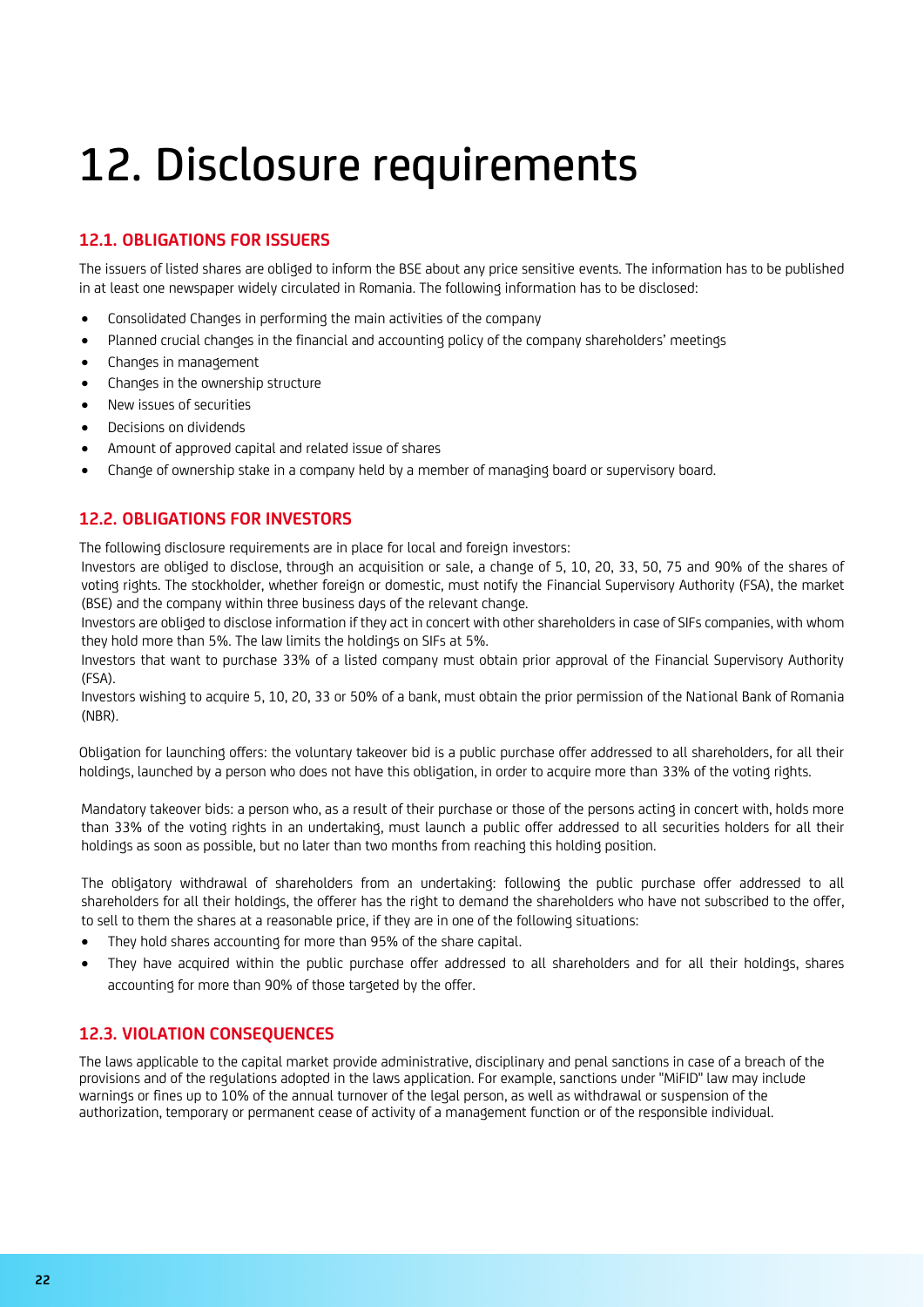### <span id="page-22-0"></span>13. Account management

### **13.1. COMMON ACCOUNT STRUCTURES**

Securities account structure:

At the Central Depository level, the following types of accounts may be opened:

- global accounts - for registration of securities that belong to different clients, with disclosure requirements,

- individual accounts opened in the name of the securities owner

-omnibus individualized accounts – for registration of securities of any of the participant's clients (e.g. global custodian's clients).

At the National Bank level, SaFIR depository, for government bonds, omnibus and individual accounts may be opened.

The market regulations provide segregated accounts in the name of a beneficial owner to be kept in the intermediaries' books. The segregation is required for all types of listed and traded securities. The segregation is kept per beneficial owner, based on the account opening documentation received.

#### Segregated Accounts

At the CSD level participants may open individual accounts, omnibus individualized accounts or global accounts. As per the regulations in force, individual sub-accounts are opened at the intermediaries' level (i.e. custodians or brokers). The segregated securities accounts are opened for each underlying client based on the documentation received by the market participant. The segregated accounts shall comply with the market disclosure requirements. The disclosure is mandatory and shall be submitted to the CSD twice a year and on the issuer's requests. Disclosure reports are mainly required in relation to corporate actions. The disclosure is made based on CSD requirements addressed to participants and is mandatory.

For the Central Bank, omnibus accounts in the name of participants with the mention "clients" are opened. Individual accounts in the investor's name may be also opened.

#### Nominee/Omnibus Accounts

The nominee concept is not recognised in the Romanian capital market. Global accounts with mandatory disclosure requirements are opened by the market intermediaries at the depositories. Segregated sub-accounts are kept at the intermediaries' level.

#### **13.2. KYC/AML REQUIREMENTS**

- Law No. 129/2019 for preventing and combating money laundering and terrorism financing, as for the addition and modification of some normative acts.
- The National Bank of Romania Regulation no. 9/2008 regarding Know Your Customer procedures in order to prevent money laundering and terrorism financing.

The above local regulations, among others, regulate the following topics: customer due diligence, transaction monitoring, external reporting process and reporting of suspicious transactions, staff recruiting and training, recording and record keeping of information.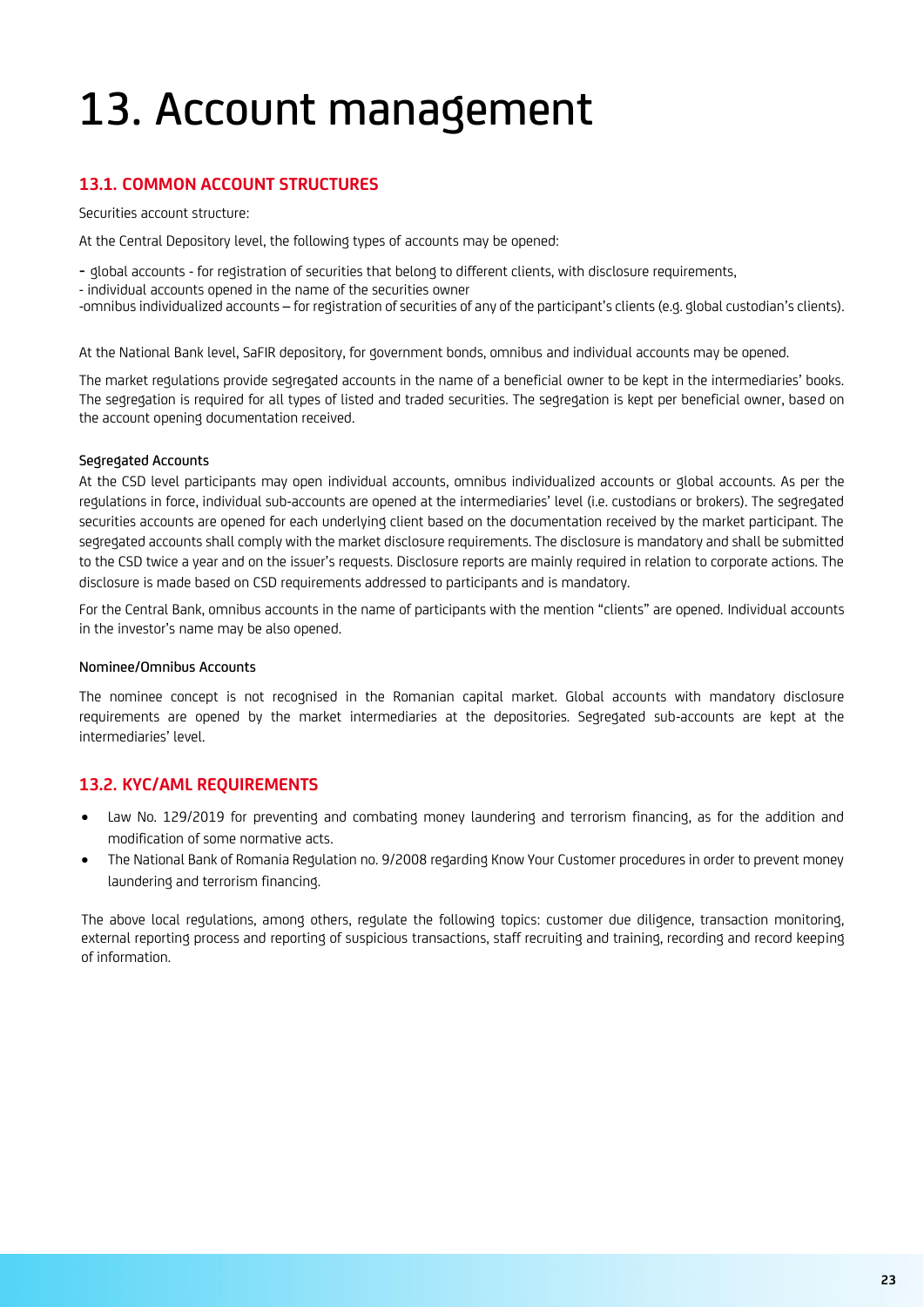### <span id="page-23-0"></span>14. Disclaimer

This publication is presented to you by:

Corporate & Investment Banking UniCredit Bank S.A. 1F, Expozitiei Boulevard 012101 Bucharest Romania ("UniCredit")

The information in this publication is based on carefully selected sources believed to be reliable, however the information contained in this document has not been independently verified. Except in the case of fraudulent misrepresentation, no representation or warranty (express or implied) is made by UniCredit or by any of its officers, employees, affiliates or agents as to the accuracy, completeness or sufficiency of this document and no responsibility or liability is accepted by such persons for any loss whatsoever arising from or in connection with use of or reliance on this document and such liability is expressly disclaimed. Any opinions herein reflect our judgement at the date hereof and are subject to change without notice. UniCredit is under no obligation to keep current the information contained in this publication. Any reports provided herein are provided for general information purposes only and cannot substitute the obtaining of independent financial, legal and tax advice. Receivers of this publication should obtain the advice of their banker/broker/advisors about any investments/product/activity concerned prior to evaluating them. Recipients of this document are solely responsible for making their own independent appraisal of and investigations into the products, investments and transactions herein referred to. UniCredit is not responsible for providing legal, tax, accounting, or other specialist advice and recipients of this document should make its own arrangements accordingly. Nothing in this publication is intended to create contractual obligations, nor can it be construed as an offer, solicitation or recommendation for the purchase or sale of any security or investment whatsoever.

Distribution of this document or information contained in this document to any person other than an original recipient (or to such recipient's advisors) is prohibited. Reproduction of this document, in whole or in part, or disclosure of any of its contents, without prior written consent of UniCredit, is prohibited. This document should be read in its entirety, it remains the property of UniCredit and on request must be returned and any copies destroyed.

This document shall not create any form of fiduciary or adviser/client relationship and UniCredit may only be regarded by you as acting on your behalf as following the execution of an engagement letter on mutually satisfactory terms.

UniCredit is a member of the UniCredit Group of companies ("UniCredit Group"). Any member of the UniCredit Group, together with their directors, officers and employees may have traded for their own account as principal, underwritten an issue or have a long or short position in any instrument mentioned in this material or related instrument.

Any projection, forecast, estimate or other "forward-looking" statement in this document is for illustrative purposes only and is not a reliable indicator of future performance. Actual events or conditions may differ materially from assumptions and some risks and uncertainties may not have been taken into account. The document may include information related to past performance or simulated past performance. Past performance or simulated past performance is not a reliable indicator of future performance. No representation or warranty is made, and no liability is accepted, by UniCredit or by any of its officers, employees, affiliates or agents in respect of the achievability or reasonableness of any forward-looking statements contained in this document.

This publication is not intended for distribution to, or use by, any person or entity in any jurisdiction or country where such distribution or use would be contrary to law or regulation.

UniCredit may be solicited in the course of its involvement in the transaction contemplated herein, by other investment clients to provide other services. Furthermore, UniCredit may allocate securities to its own proprietary book or to any member of UniCredit Group. This represents a potential conflict of interest. UniCredit has internal arrangements designed to ensure that it will give unbiased and full advice to its clients including valuation and pricing of a securities issue and has internal systems, controls and procedures to identify and to manage potential conflicts of interest.

If this presentation has been sent to you in electronic form, you are reminded that documents transmitted via this medium may be altered or changed during the process of electronic transmission and consequently neither UniCredit nor any of its holding companies, subsidiaries, associated undertakings or controlling persons, respective directors, officers, partners, employees, advisors, agents and/or representatives accept any liability or responsibility whatsoever in respect of any difference between the document sent to you in electronic format and the original version prepared by UniCredit. This publication is a financial promotion within the scope of the rules of Consob.

Corporate & Investment Banking of UniCredit consists of UniCredit Bank AG, Munich, UniCredit Bank Austria AG, Vienna, UniCredit S.p.A., Milan and other members of the UniCredit. UniCredit Group and its subsidiaries are subject to regulation by the European Central Bank. In addition UniCredit Bank AG is regulated by the Federal Financial Supervisory Authority (BaFin), UniCredit Bank Austria AG is regulated by the Austrian Financial Market Authority (FMA) and UniCredit S.p.A. is regulated by both the Banca d'Italia and the Commissione Nazionale per le Società e la Borsa (CONSOB).

UniCredit S.p.A. - joint stock company – with the Head Office in Milan: Piazza Gae Aulenti 3 - Tower A - 20154 Milano. Fiscal Code, VAT number and Registration number with the Company Register of Milan-Monza-Brianza-Lodi: : 00348170101 - Registered in the Register of Banking Groups and Parent Company of the UniCredit Banking Group, with. cod. 02008.1; Cod. ABI 02008.1 - Member of the National Interbank Deposit Guarantee Fund and of the National Compensation Fund.

#### **Note to UK Residents:**

In the United Kingdom, this publication is being communicated on a confidential basis only to clients of Corporate & Investment Banking of UniCredit (acting through UniCredit Bank AG, London Branch) who (i) have professional experience in matters relating to investments being investment professionals as defined in Article 19(5) of the Financial Services and Markets Act 2000 (Financial Promotion) Order 2005 ("FPO"); and/or (ii) are falling within Article 49(2) (a) – (d) ("high net worth companies, unincorporated associations etc.") of the FPO (or, to the extent that this publication relates to an unregulated collective scheme, to professional investors as defined in Article 14(5) of the Financial Services and Markets Act 2000 (Promotion of Collective Investment Schemes) (Exemptions) Order 2001 and/or (iii) to whom it may be lawful to communicate it, other than private investors (all such persons being referred to as "Relevant Persons"). This publication is only directed at Relevant Persons and any investment or investment activity to which this publication relates is only available to Relevant Persons or will be engaged in only with Relevant Persons. Solicitations resulting from this publication will only be responded to if the person concerned is a Relevant Person. Other persons should not rely or act upon this publication or any of its contents.

The information provided herein (including any report set out herein) does not constitute a solicitation to buy or an offer to sell any securities. The information in this publication is based on carefully selected sources believed to be reliable but we do not make any representation as to its accuracy or completeness. Any opinions herein reflect our judgement at the date hereof and are subject to change without notice.

We and/or any other entity of Corporate & Investment Banking of UniCredit may from time to time with respect to securities mentioned in this publication (i) take a long or short position and buy or sell such securities; (ii) act as investment bankers and/or commercial bankers for issuers of such securities; (iii) be represented on the board of any issuers of such securities; (iv) engage in "market making" of such securities; (v) have a consulting relationship with any issuer. Any investments discussed or recommended in any report provided herein may be unsuitable for investors depending on their specific investment objectives and financial position. Any information provided herein is provided for general information purposes only and cannot substitute the obtaining of independent financial advice.

UniCredit Bank AG London Branch, Moor House, 120 London Wall, London, EC2Y 5ET, is subject to regulation by the European Central Bank (ECB) and is authorised by Bundesanstalt für Finanzdienstleistungsaufsicht (BaFin) and subject to limited regulation by the Financial Conduct Authority and Prudential Regulation Authority. Details about the extent of our regulation by the Financial Conduct Authority and Prudential Regulation Authority are available from us on request.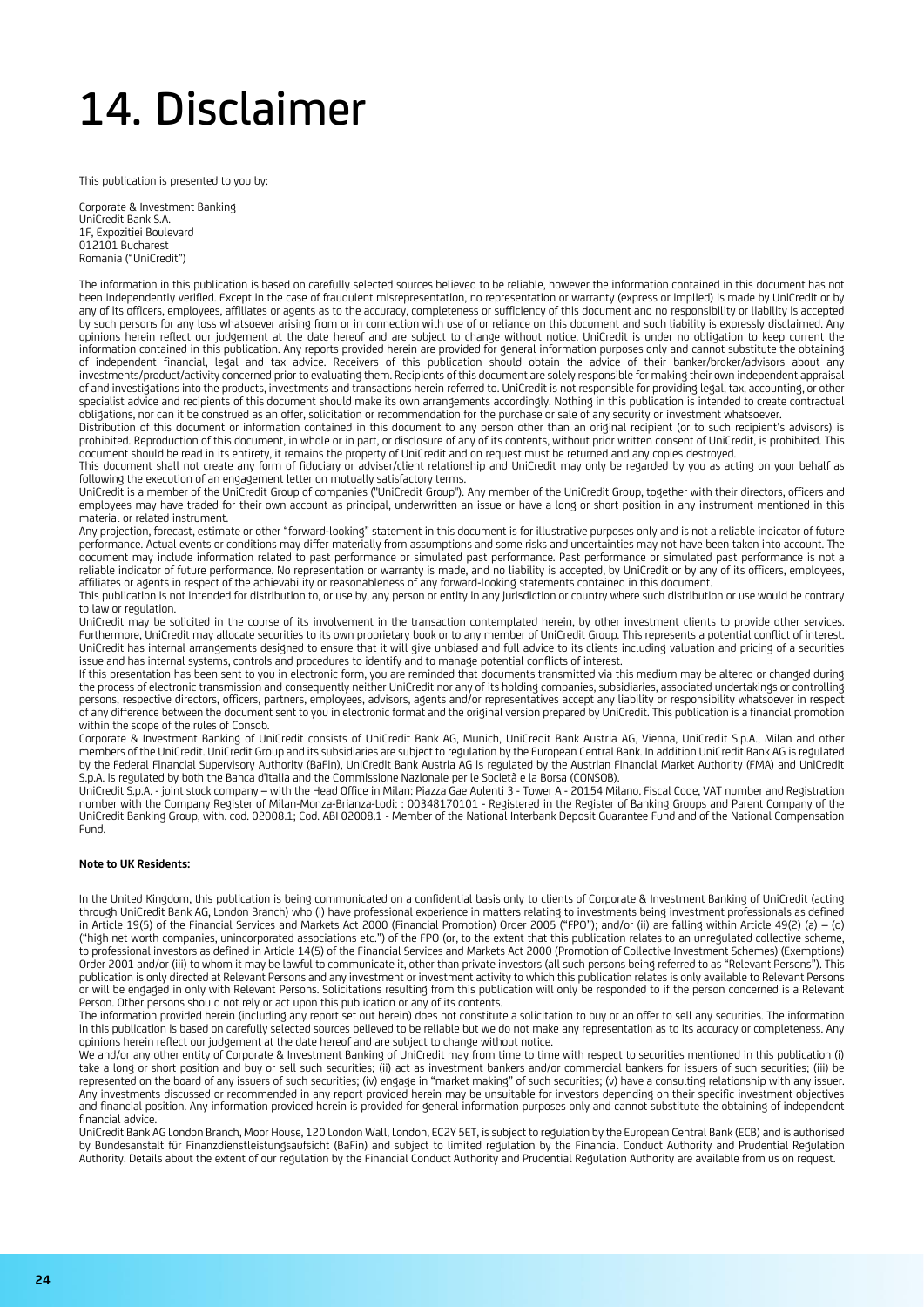Notwithstanding the above, if this publication relates to securities subject to the Prospectus Directive (2005) it is sent to you on the basis that you are a Qualified Investor for the purposes of the directive or any relevant implementing legislation of a European Economic Area ("EEA") Member State which has implemented the Prospectus Directive and it must not be given to any person who is not a Qualified Investor. By being in receipt of this publication you undertake that you will only offer or sell the securities described in this publication in circumstances which do not require the production of a prospectus under Article 3 of the Prospectus Directive or any relevant implementing legislation of an EEA Member State which has implemented the Prospectus Directive.

#### **Note to US Residents:**

The information provided herein or contained in any report provided herein is intended solely for institutional clients of Corporate & Investment Banking of UniCredit acting through UniCredit Bank AG, New York Branch and UniCredit Capital Markets LLC (together "UniCredit") in the United States, and may not be used or relied upon by any other person for any purpose. It does not constitute a solicitation to buy or an offer to sell any securities under the Securities Act of 1933, as amended, or under any other US federal or state securities laws, rules or regulations. Investments in securities discussed herein may be unsuitable for investors, depending on their specific investment objectives, risk tolerance and financial position.

In jurisdictions where UniCredit is not registered or licensed to trade in securities, commodities or other financial products, any transaction may be effected only in accordance with applicable laws and legislation, which may vary from jurisdiction to jurisdiction and may require that a transaction be made in accordance with applicable exemptions from registration or licensing requirements.

All information contained herein is based on carefully selected sources believed to be reliable, but UniCredit makes no representations as to its accuracy or completeness. Any opinions contained herein reflect UniCredit's judgement as of the original date of publication, without regard to the date on which you may receive such information and are subject to change without notice.

UniCredit may have issued other reports that are inconsistent with, and reach different conclusions from, the information presented in any report provided herein. Those reports reflect the different assumptions, views and analytical methods of the analysts who prepared them. Past performance should not be taken as an indication or guarantee of further performance, and no representation or warranty, express or implied, is made regarding future performance.

We and/or any other entity of Corporate & Investment Banking of UniCredit may from time to time, with respect to any securities discussed herein: (i) take a long or short position and buy or sell such securities; (ii) act as investment and/or commercial bankers for issuers of such securities; (iii) be represented on the board of such issuers; (iv) engage in "market-making" of such securities; and (v) act as a paid consultant or adviser to any issuer.

The information contained in any report provided herein may include forward-looking statements within the meaning of US federal securities laws that are subject to risks and uncertainties. Factors that could cause a company's actual results and financial condition to differ from its expectations include, without limitation: Political uncertainty, changes in economic conditions that adversely affect the level of demand for the company's products or services, changes in foreign exchange markets, changes in international and domestic financial markets, competitive environments and other factors relating to the foregoing. All forward-looking statements contained in this report are qualified in their entirety by this cautionary statement.

UEFA and its affiliates, member associations and sponsors (excluding UniCredit and UniCredit Bank AG) do not endorse, approve or recommend the Product and accept no liability or responsibility whatsoever in relation thereto.

#### **Corporate & Investment Banking**

UniCredit Bank S.A. as of 31 March 2022